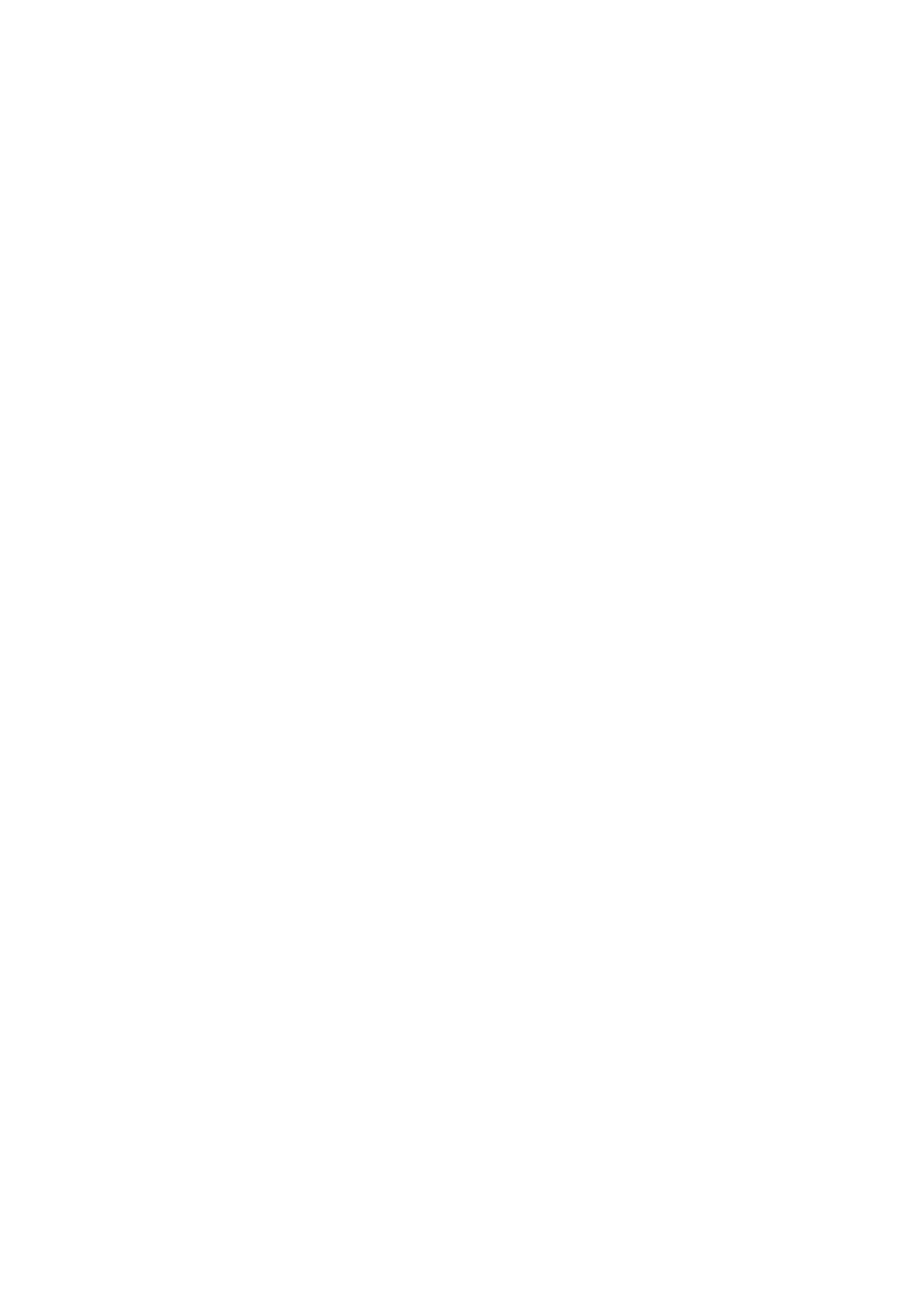# **GEOGRAPHY SCHOOL-BASED ASSESSMENT EXEMPLARS – CAPS GRADE 12 TEACHER GUIDE**

GEOGRAPHY SCHOOL-BASED ASSESSMENT EXEMPLARS – **1 CAPS GRADE 12 LEARNER GUIDE**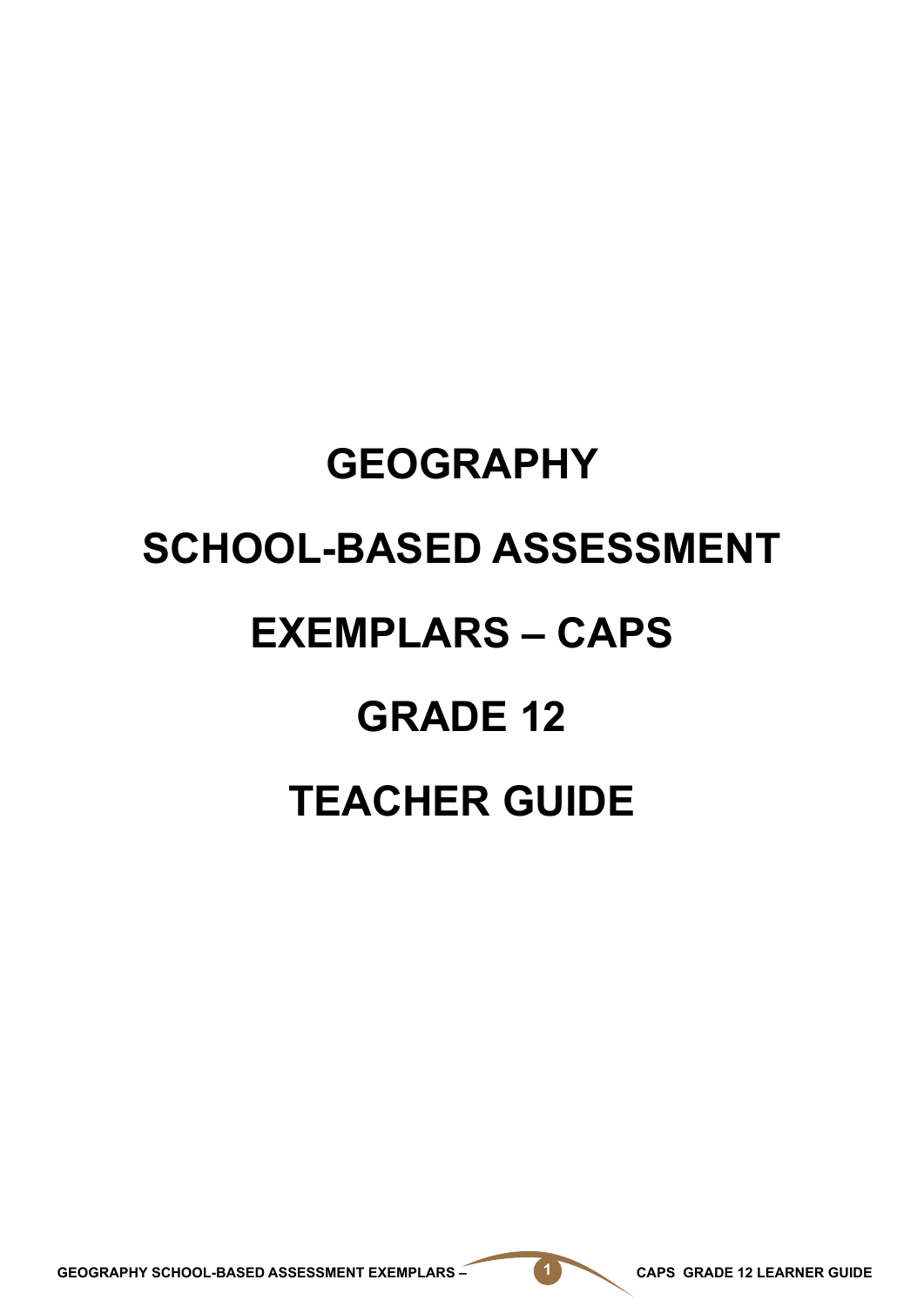#### **TABLE OF CONTENTS**

| 1. |       | Introduction                                         | $\mathfrak{Z}$   |
|----|-------|------------------------------------------------------|------------------|
| 2. |       | Objectives/Aims of the project                       | $\boldsymbol{4}$ |
| 3. |       | Assessment tasks as outlined by CAPS                 | 5                |
| 4. |       | Programme of assessment tasks                        | 6                |
|    | 4.1   | Types of tasks                                       | 6                |
|    | 4.2   | Compliance with CAPS requirements                    | 6                |
|    | 4.3   | Assessment of skills                                 | 6                |
|    | 4.4   | Guidelines for research tasks                        | $\overline{7}$   |
|    | 4.4.1 | Teachers' guidelines for conducting research         | $\overline{7}$   |
|    | 4.4.2 | Guidelines for research                              | $\overline{7}$   |
|    | 4.4.3 | Compiling a bibliography for a research task         | 10               |
|    | 4.4.4 | Proposed cover page for a research task              | 11               |
| 5. |       | Quality assurance processes followed                 | 12               |
| 6. |       | Assessment tasks                                     | 12               |
|    | 6.1   | Research tasks                                       | 12               |
|    | 6.1.1 | Exemplar: Research task 1                            | 12               |
|    | 6.1.2 | Exemplar: Research task 2                            | 14               |
|    | 6.1.3 | Proposed marking rubric for research tasks           | 16               |
|    | 6.2   | Data-handling tasks                                  | 20               |
|    | 6.2.1 | Exemplar: Data-handling task 1                       | 19               |
|    | 6.2.2 | Exemplar: Data-handling task 2                       | 23               |
|    | 6.2.3 | Marking memoranda/Guidelines for data-handling tasks | 27               |
| 7. |       | Conclusion                                           | 31               |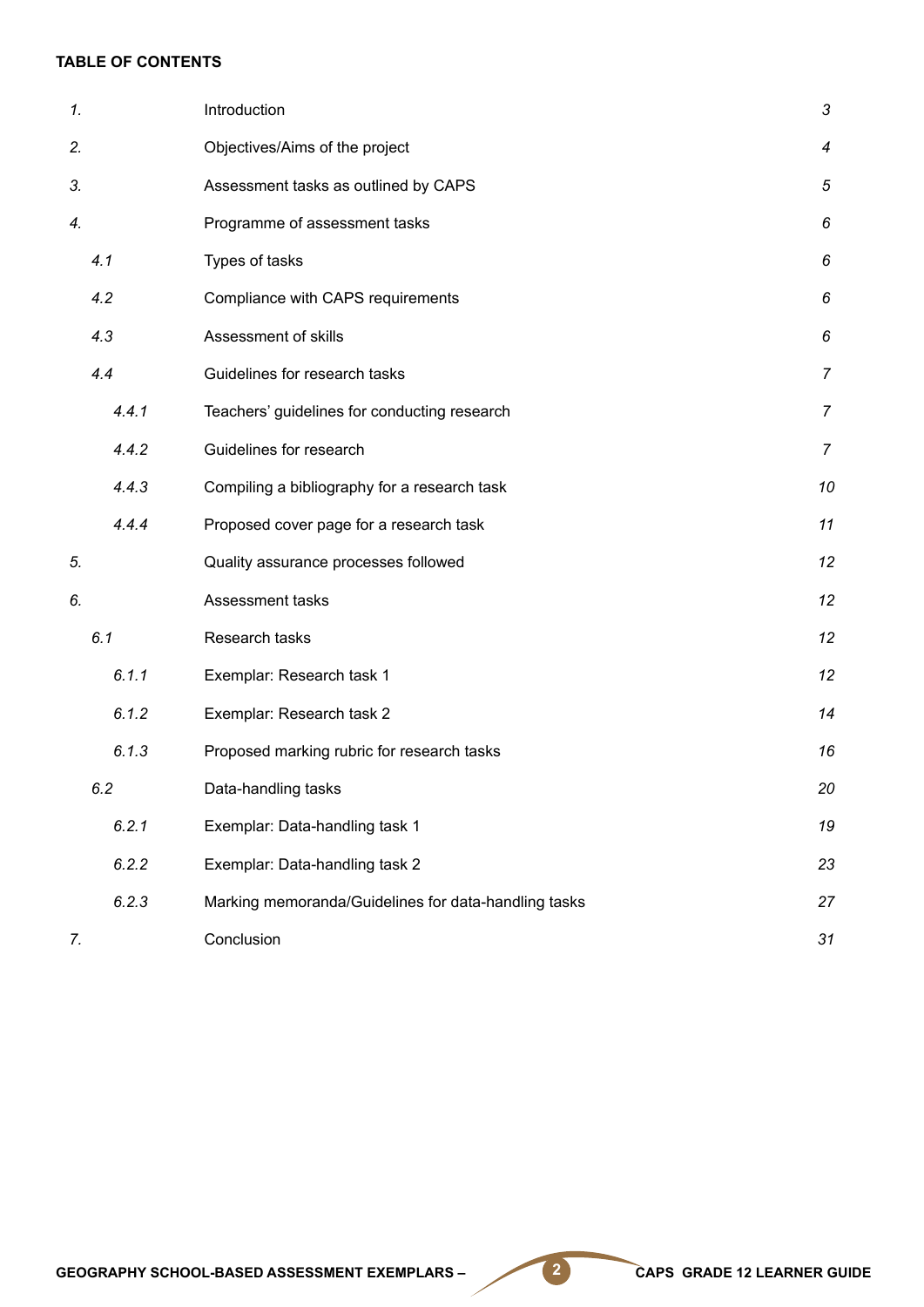# **1. Introduction**

Assessment is a continuous planned process of identifying, gathering and interpreting information about the performance of learners, using various forms of assessment. It involves four steps: generating and collecting evidence of achievement; evaluating this evidence; recording the findings and using this information to understand and assist with the learners' development to improve the process of learning and teaching. Assessment should be both informal (assessment for learning) and formal (assessment of learning). In both cases regular feedback should be provided to learners to enhance the learning experience.

School-based assessment (SBA) is a purposive collection of learners' work that tells the story of learners' efforts, progress or achievement in given areas. The quality of SBA tasks is integral to learners' preparation for the final examinations. This booklet serves as a resource of four exemplar SBA tasks to schools and subject teachers of Geography. SBA marks are formally recorded by the teacher for progression and certification purposes. The SBA component is compulsory for all learners. Learners who cannot comply with the requirements specified according to the policy may not be eligible to enter for the subject in the final examination.

The formal assessment tasks provide the teacher with a systematic way of evaluating how well learners are progressing. This publication includes tests, a project and a case study. Formal assessment tasks form part of a year-long formal programme of assessment. These tasks should not be taken lightly and learners should be encouraged to submit their best possible efforts for final assessment.

The teachers are expected to ensure that assessment tasks are relevant to and suitable for the learners being taught. Teachers should adapt the tasks to suit learners' level of understanding and should be context-bound; however, they should also take cognisance of the requirements as set out in the Curriculum and Assessment Policy Statement (CAPS) document.

This publication comprises four tasks that address the demands of the Grade 12 Geography curriculum.

It is expected that these tasks will serve as a valuable resource to:

- Geography teachers, providing examples of the types and standard of school-based assessment tasks that would be appropriate for their learners
- Grade 12 Geography learners, providing material that will assist them in their preparation for the CAPS examinations in Geography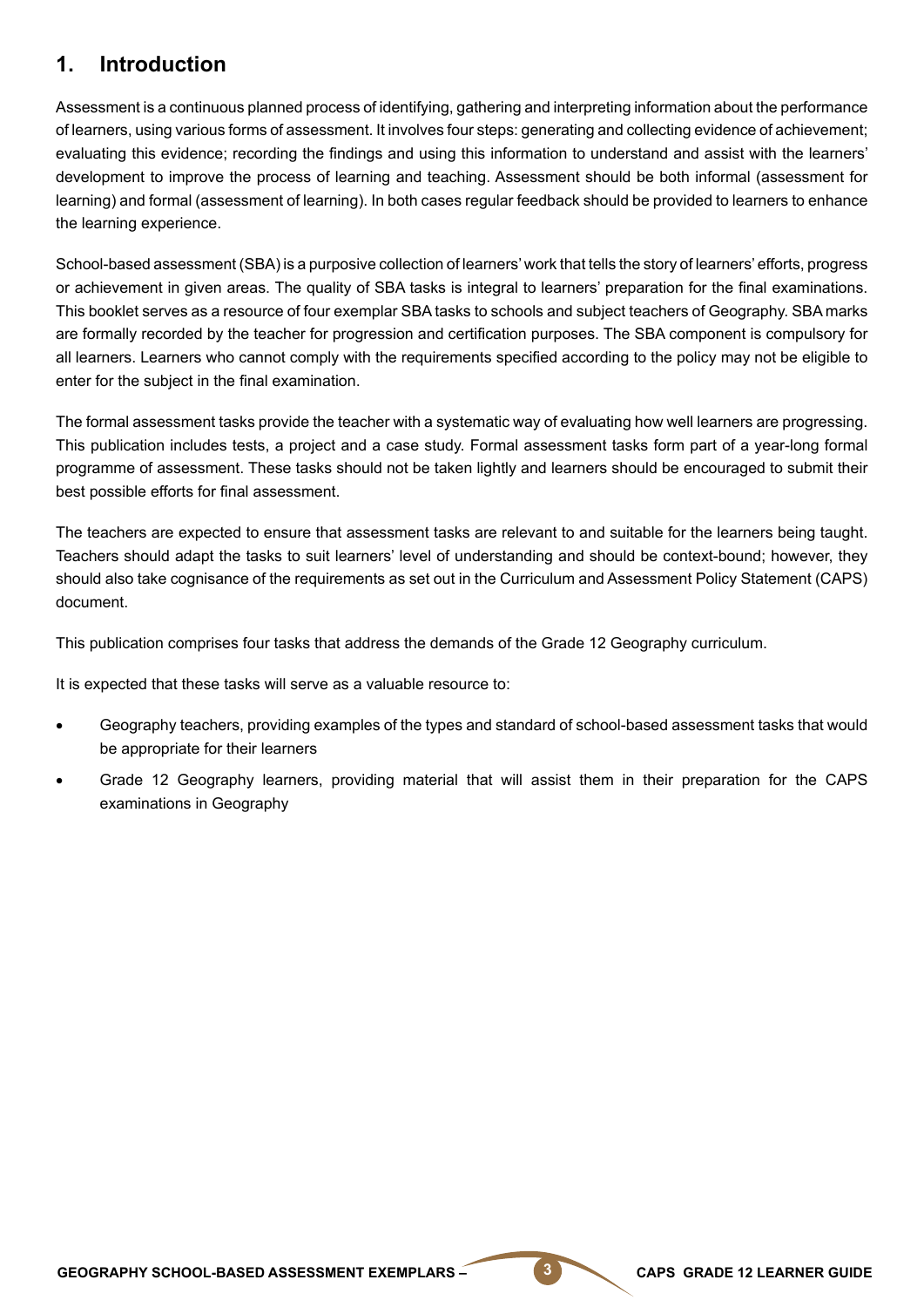# **2. Objectives/Aims of the project**

- School-based assessment provides a more balanced and trustworthy assessment system, increasing the range and diversity of assessment tasks.
- The exemplar tasks are aimed at reflecting the depth of the curriculum content appropriate for Grade 12.
- They reflect the desired cognitive demands as per Bloom's revised taxonomy: remembering, understanding, applying, analysing, evaluating and creating.
- School-based assessment improves the validity of assessment by including aspects that cannot be assessed in formal examination settings.
- It improves the reliability of assessment because judgements are based on many observations of the student over an extended period of time.
- There is a beneficial effect on teaching and learning, not only in relation to the critical analysis and evaluation of Geography information and creative problem-solving, but also on teaching and assessment practices.
- It empowers teachers to become part of the assessment process and enhances collaboration and sharing of expertise within and across schools.
- It has a professional development function, building up teachers' skills in assessment practices which can then be transferred to other areas of the curriculum.
- The tasks focus on the content of the National Curriculum Statement (NCS), and contain exposure to all aspects of the new content of the Curriculum and Assessment Policy Statement (CAPS) effective from 2014.

The distinctive characteristics of SBA (and its strengths as a relatively small component of a coherent assessment system) have implications for its design and implementation, in particular the nature of the assessment tasks and the role of the teacher in standardisation procedures. These implications are summarised as follows:

- The assessment process should be linked to and be a logical outcome of the normal teaching programme, as teaching, learning and assessment should be complementary parts of the whole educational experience (i.e. the SBA component is not a separate once-off activity that can be timetabled or prepared for as if it were a separate element of the curriculum).
- The assessment process should provide a richer picture of what learners can do than that provided by the external examination, by taking more samples over a longer period of time and by more closely approximating real-life and low-stress conditions (i.e. the SBA component is not a once-off activity done under pseudo-examination conditions by unfamiliar assessors).
- The formative/summative distinction exists in SBA, but is much less rigid and fixed than in a testing culture, i.e. learners should receive constructive feedback and have opportunities to ask questions about specific aspects of their progress after each planned SBA assessment activity, which both enhances Geography skills and helps learners prepare for the final external examination (i.e. the SBA component is not a purely summative assessment).
- The SBA process, to be effective, has to be highly contextualised, dialogic and sensitive to learners' needs, i.e. the SBA component is not and cannot be treated as identical to an external exam in which texts, tasks and task conditions are totally standardised and all contextual variables controlled. To attempt to do so would be to negate the very rationale for SBA, hence schools and teachers must be granted a certain degree of trust and autonomy in the design, implementation and specific timing of the assessment tasks.

Teachers should ensure that learners understand the assessment criteria and their relevance for self- and peerassessment. Teachers should also use these criteria for informal assessment and teaching purposes before they conduct any formal assessment, so that they are familiar with the criteria and the assessment process.

The project provides exemplar tasks that are aimed at:

GEOGRAPHY SCHOOL-BASED ASSESSMENT EXEMPLARS – **4 CAPS GRADE 12 LEARNER GUIDE**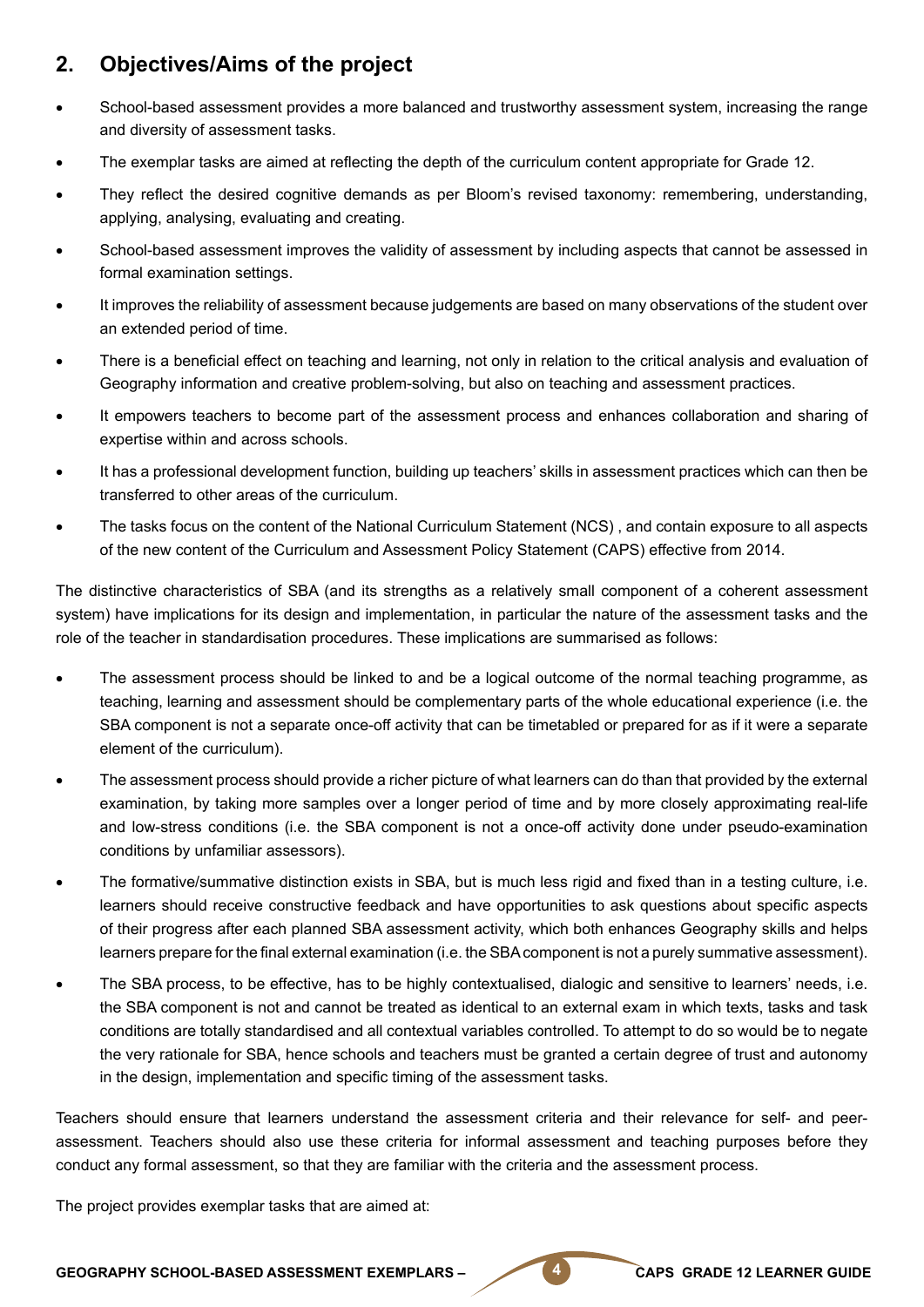- Reflecting the depth of the Geography curriculum content appropriate for Grade 12
- Reflecting the desired cognitive demands as per Bloom's revised taxonomy: remembering, understanding, applying, analysing, evaluating and creating
- Containing questions and sub questions that reflect appropriate degrees of challenge: easy, medium and difficult
- Focusing on the content of the National Curriculum Statement (NCS), effective in 2013, and containing exposure to all aspects of the new content of the Curriculum and Assessment Policy Statement (CAPS), effective from 2014.

# **3. Assessment tasks as outlined by CAPS**

| Term 1                                                       | Term 2                                                            | Term 3                                                                                             | Term 4                                              |
|--------------------------------------------------------------|-------------------------------------------------------------------|----------------------------------------------------------------------------------------------------|-----------------------------------------------------|
| 2 tasks                                                      | 2 tasks                                                           | 3 tasks<br>٠                                                                                       |                                                     |
| standardised test<br>Data handling                           | June examination<br>$\bullet$<br>(Papers 1 and 2)<br>Mapwork task | standardised test<br>$\bullet$<br>Research/Essay writing<br>$\bullet$<br>task<br>Trial examination | Final external<br>examination (Papers 1<br>and $2)$ |
| SBA mark which<br>comprises 25% of final<br>mark (100 marks) |                                                                   | (Papers 1 and 2)                                                                                   | 75% of final mark (300<br>marks)                    |

| Term | <b>Task</b>                 |     | <b>Total</b> | <b>SBA weight</b> | <b>Total</b> |
|------|-----------------------------|-----|--------------|-------------------|--------------|
|      | Data handling               |     | 60           | 20                |              |
|      | Standardised test           |     | 100          | 10                |              |
| 2    | Mapwork task                |     | 60           | 20                |              |
|      | June Paper 1                | 200 | 300          | 10                | 100          |
|      | June Paper 2<br>100         |     |              |                   |              |
|      | Research/Essay writing task |     | 60           | 20                | (25%)        |
| 3    | Standardised test           |     | 100          | 10                |              |
|      | Trial Paper 1               | 225 | 300          | 10                |              |
|      | <b>Trial Paper 2</b>        | 75  |              |                   |              |
|      | <b>External Paper 1</b>     | 225 |              |                   | 300          |
| 4    | <b>External Paper 2</b>     | 75  | 300          |                   | (75%)        |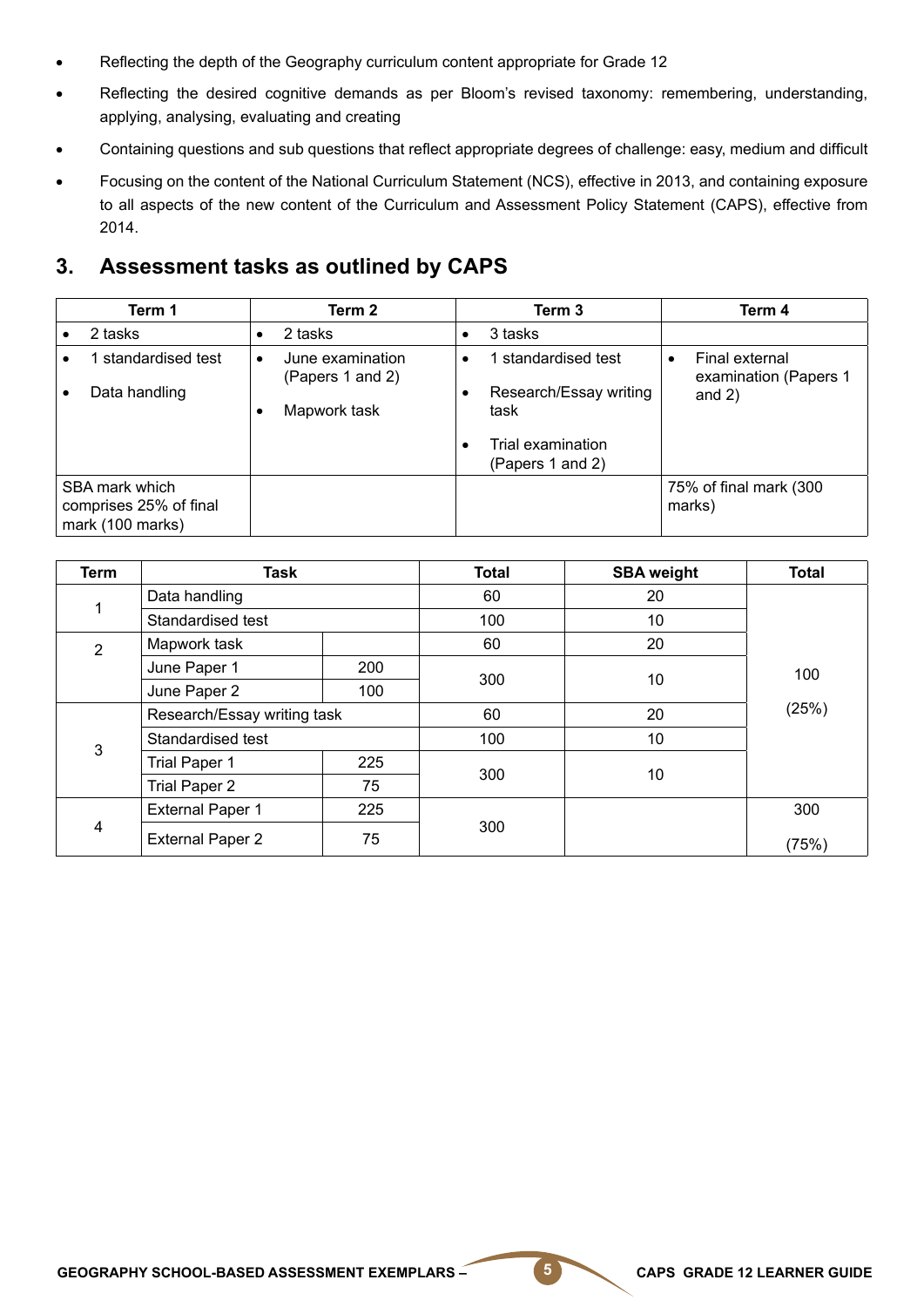## **4. Programme of assessment tasks**

#### **4.1 Types of tasks**

- Research tasks (one task to be completed)
- Data handling (one task to be completed)

#### **4.2 Compliance with CAPS requirements**

The types of tasks and number of tasks are fully compliant with CAPS. Compliancy is outlined under point 3. The content covered by each of these tasks is indicated with each task. The content covered by each task is included in the curriculum and may be tested in any external examination.

#### **4.3 Assessment of skills**

The following skills are assessed. Some/All of these skills may be tested in any external examination.

- Gathering data
- Interpreting data
- Analysing data
- Comparing different sets of data
- Representing data in written, graphic or mapped format
- Problem-solving
- Drawing conclusions
- • Hypothesis statements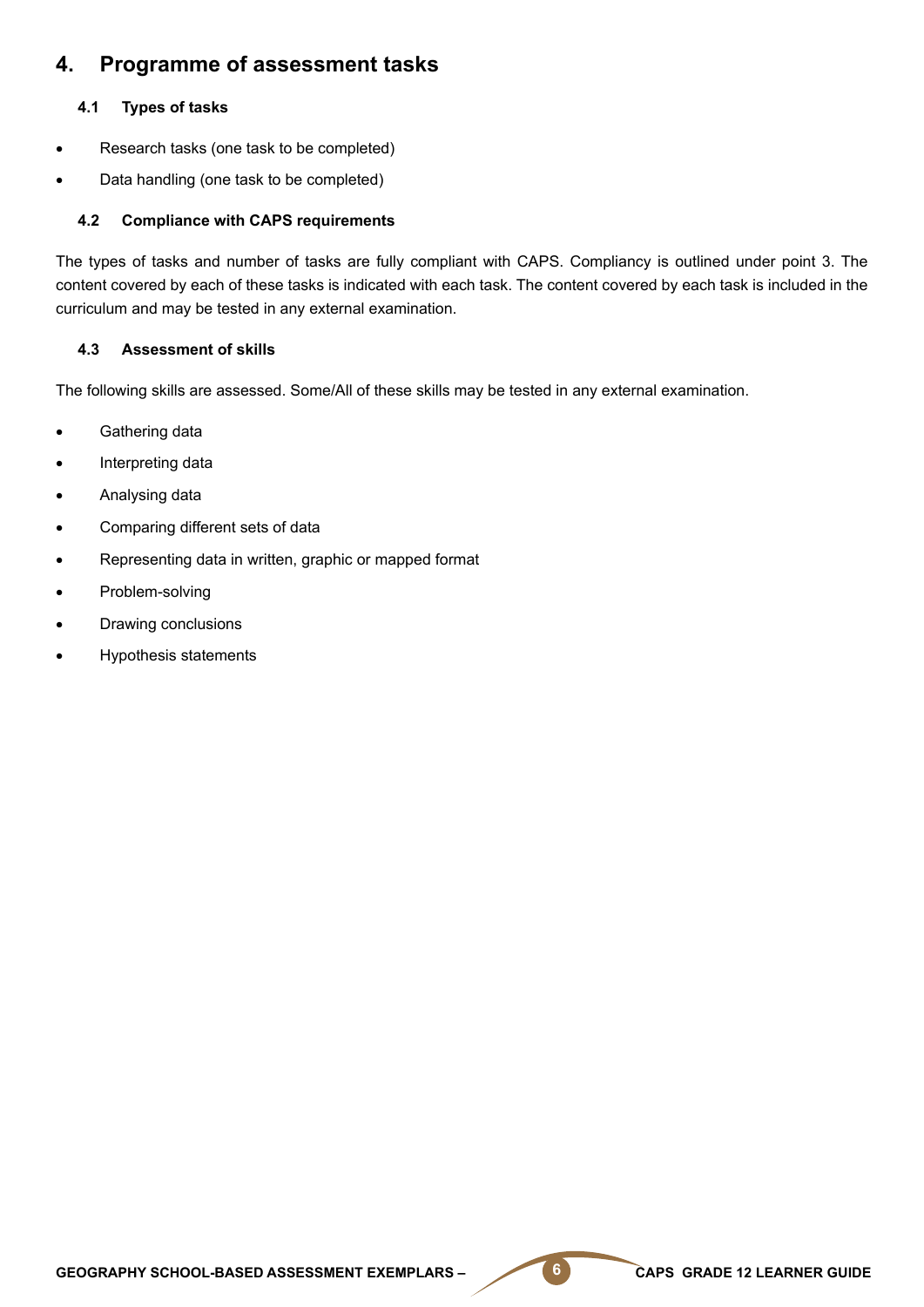#### **4.4 Guidelines for research tasks**

#### **4.4.1** *Teachers' guidelines for conducting research*

#### **Research framework for assessment (Guideline on administration of research task)**

| <b>RESEARCH ACTIVITIES</b>                      | <b>STEPS</b>        | <b>MARKS</b> | <b>LENGTH</b>            | <b>TIMEFRAME</b> |  |
|-------------------------------------------------|---------------------|--------------|--------------------------|------------------|--|
| Formulate the hypothesis                        | 1                   | 5            | No more than<br>50 words |                  |  |
| Background information about the study<br>area  | $\overline{2}$<br>6 |              | A4 size or smaller       | One week         |  |
| Mapping                                         | 3                   | 5            | 75 to 100 words          |                  |  |
| Data collection                                 | 4                   | 6            | 75 to 100 words          | Two weeks        |  |
| Analysis and synthesis of data                  | 5                   | 15           | 300 to 450 words         |                  |  |
| Recommendations and possible<br>solutions       | 6                   | 6            | 75 to 100 words          | One week         |  |
| Conclusion – accept or reject the<br>hypothesis | $\overline{7}$      | 5            | No more than<br>50 words |                  |  |
| Bibliography                                    | 8                   | 4            |                          | One week         |  |
| Cover page                                      |                     | 3            |                          |                  |  |
| Presentation                                    |                     | 5            |                          |                  |  |
| <b>TOTAL</b>                                    |                     | 60           |                          |                  |  |
| Submission                                      | 9                   |              |                          | Due date         |  |

In choosing a topic for research, isolate topics in specific areas in the Geography NCS/CAPS content, for example human-environment interactions.

- Human-environment interaction in rural settlements
- Human-environment interaction in urban settlements

#### **4.4.2** *Guidelines for research*

#### **Research Task**

#### Step 1: Formulating a hypothesis/problem statement

As Geographers we seek to understand and explain the interactions amongst humans, and between humans and the environment in space and time. This is achieved by asking questions or making informed geographical decisions. This entails the development of a *hypothesis* or a *problem statement* to be tested.

- You have to choose a specific area of study where a geographical problem exists.
- During this stage, a geographical question showing a problem is asked.
- Identify the problem from a local area.
- Formulate a hypothesis or a problem statement. (Hypothesis research is used to prove that certain variables are dependent on or independent of each other. Problem statement research is only to highlight that a specific problem exists in a specific community.)
- You should then follow the steps of research to ensure that the geographical question is answered.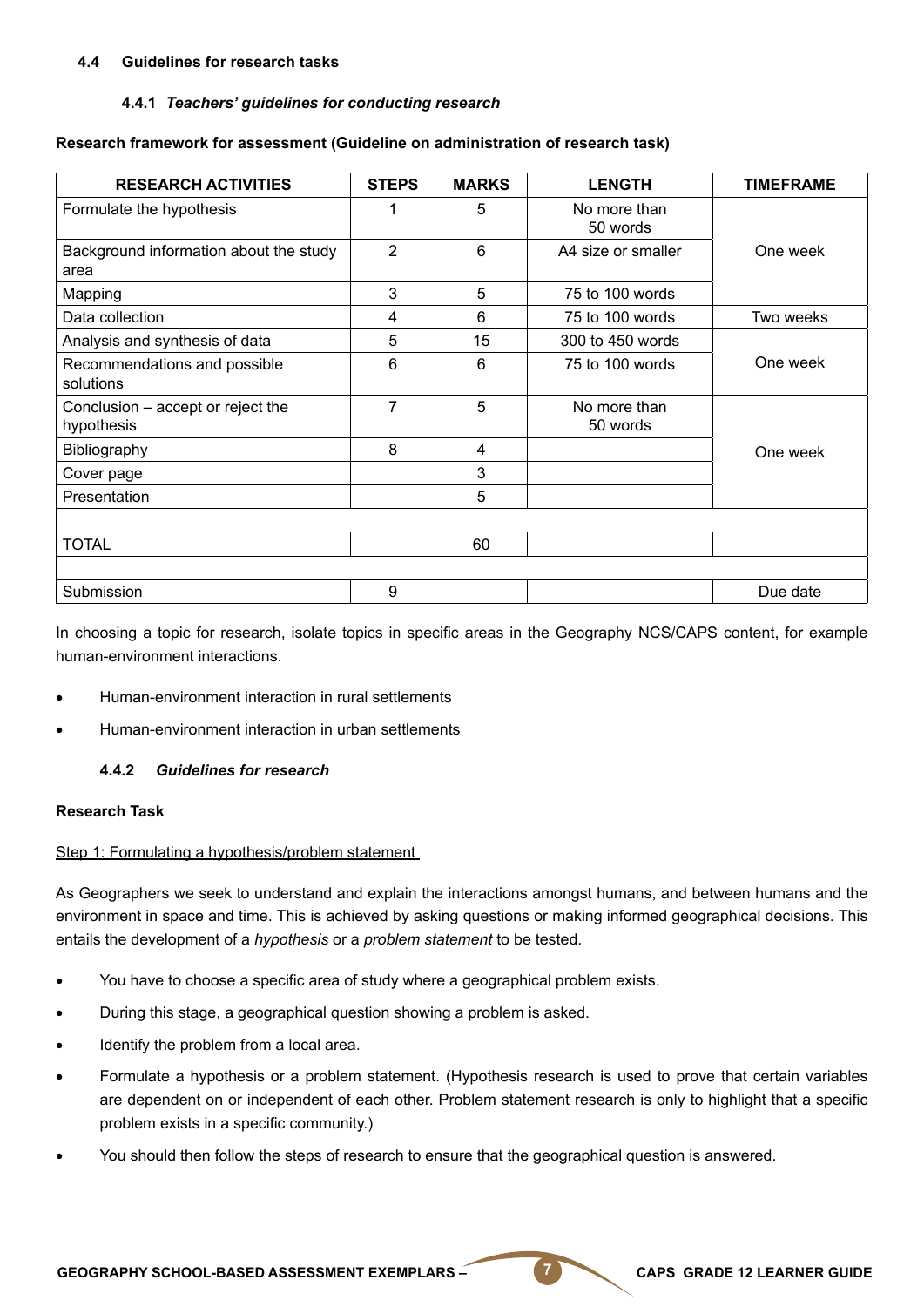#### A possible hypothesis in Settlement Geography: Rural-urban migration



Other possible hypothesis-type research examples:

- The value of property along north-facing slopes is higher than the value of property along south-facing slopes in Meyersdal, Gauteng (choose local area).
- The cause of rural-urban migration in Ndwedwe, KwaZulu-Natal (choose local area), is the lack of service delivery in the health sector.
- Climate change will impact negatively on grape farming and related industries in the Western Cape.
- The closing down of many primary schools in Lusikisiki (Eastern Cape) (choose a local area) is due to a decline of the population in the age group 7 to 15 years.
- The poor condition of roads (specify the names of the roads) leading to/in Harrismith, Free State (choose local area), is due to the lack of proper planning by the local municipality.
- The impact of building a dam along the Jukskei River in Gauteng (choose local area) upstream of Alexandra will reduce flooding and the subsequent loss of life in Alexandra.
- The e-toll system will impact negatively on the economic position of people using private transport in Gauteng.
- The e-toll system will impact positively on traffic flow to the major urban centres in Gauteng.
- Informal settlements in the Vhembe district of Limpopo have low levels of development due to the lack of provision of basic needs (choose ONE informal settlement in your local area.)
- Overcrowding of informal settlements is due to the lack of proper planning by the local government (choose local area).

#### Step 2: Background information about an area of study

- You must explain where in South Africa the study area is located. (This can be indicated on the map.)
- Describe the study area in terms of its exact position (degrees, minutes and seconds).
- Provide relevant information about the area, for example population of the area or climate of the area.

#### GEOGRAPHY SCHOOL-BASED ASSESSMENT EXEMPLARS – **8** CAPS GRADE 12 LEARNER GUIDE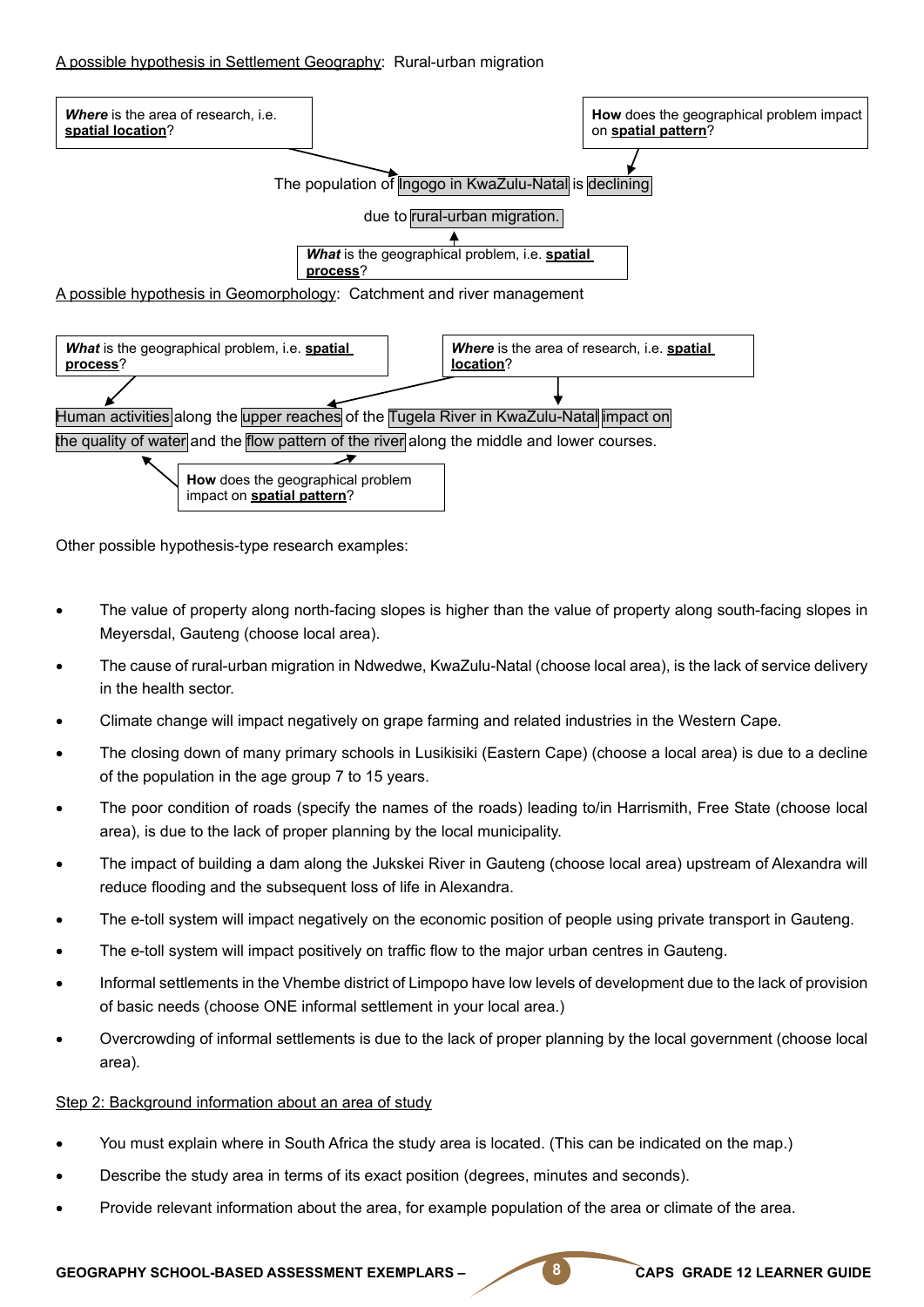#### Step 3: Mapping

- You must provide a map of the area in question.
- During this stage you must create a buffer zone around the area where the geographical problem exists.
- The map should have a clear legend/key and must be drawn to scale. The scale must be indicated on the map.
- If the map used covers a wider area, buffer zones around the area of study should be created.
- The map used should be the most recent map of the study area.

#### Step 4: Methods of data collection

#### (a) PRIMARY DATA SOURCES

- The use of questionnaires
- **Interviews**
- **Observations**
- **Field trips**
- (b) SECONDARY DATA SOURCES
- Newspaper articles
- Government department statistics
- **Books**
- **Internet**

#### Step 5: Analysis and synthesis of data

- Learners must use collected data now to formulate a discussion around the existing geographical problem.
- At this stage learners should represent some of the information graphically where necessary, for example graphs and sketches.
- Learners must analyse graphic information during this stage.

#### Step 6: Recommendations and possible solutions

- Learners should now make recommendations to solve the geographical problem in question.
- Learners should present their original and realistic opinions as far as they possibly can.

#### Step 7: Conclusion – accept or reject the hypothesis

- Learners should now take a decision to either ACCEPT or REJECT the hypothesis.
- Learners must give reasons for either ACCEPTING or REJECTING the hypothesis.

#### Step 8: Bibliography

- Learners must include a comprehensive bibliography.
- Learners must list websites in full.
- Learners must include annexures of questionnaires and interviews conducted.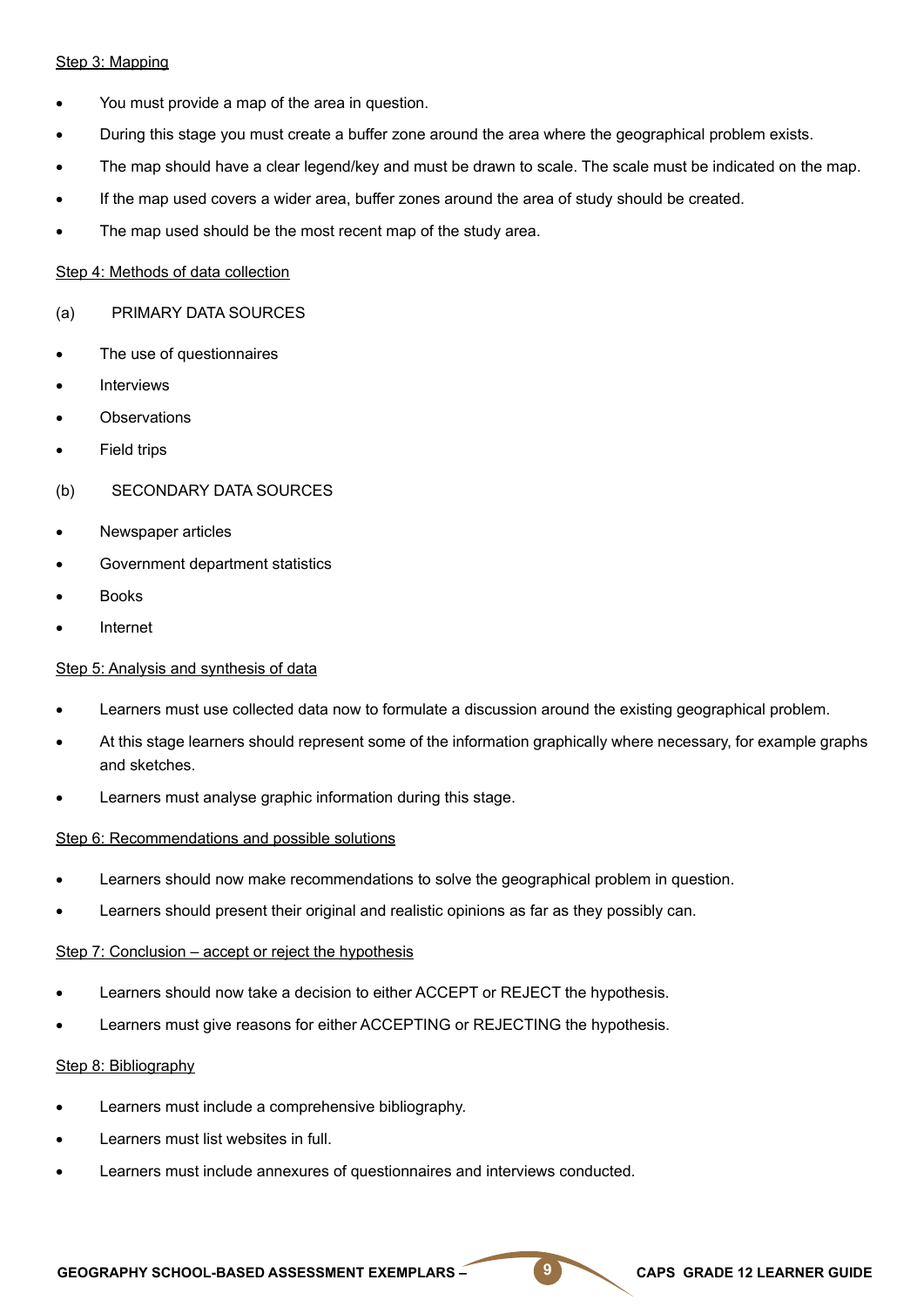#### Step 9: Submission

- Learners must include graphs, tables, diagrams and pictures where necessary.
- On submission, learners must ensure that a suitable cover page is included.

#### **4.4.3** *Compiling a bibliography for a research task*

For a book:

Author (last name, initials). *Title of Book* (Publishers, Date of publication).

#### Example:

Dahl, R. *The BFG*. (Farrar, Straus & Giroux, 1982).

For an encyclopaedia:

*Encyclopaedia Title*, Edition date. Volume number, ˈArticle Titleˈ, page number(s).

#### Example:

*Encyclopaedia Britannica,* 1997. Volume 7, ˈGorillasˈ, pp. 50–51.

For a magazine:

Author (last name first), ˈArticle Titleˈ. *Name of Magazine*. Volume number, (Date): page number(s).

#### Example:

Jordan, Jennifer, ˈFilming at the Top of the Worldˈ. *Museum of Science Magazine*.

Volume 47, No. 1, (Winter 1998): p. 11.

For a newspaper:

Author (last name first), ˈArticle Titleˈ. *Name of Newspaper*. City, state publication. (Date): Edition if available, Section, page number(s).

#### Example:

Powers, Ann, ˈNew Tune for the Material Girlˈ. *The New York Times*. New York, NY.

(3/1/98): Atlantic Region, Section 2, p. 34.

For a website:

Quote the name of the website in full and underline.

#### Example:

http://www.sahistory.org.za/topic/womens-struggle-1900-1994

GEOGRAPHY SCHOOL-BASED ASSESSMENT EXEMPLARS – **10** CAPS GRADE 12 LEARNER GUIDE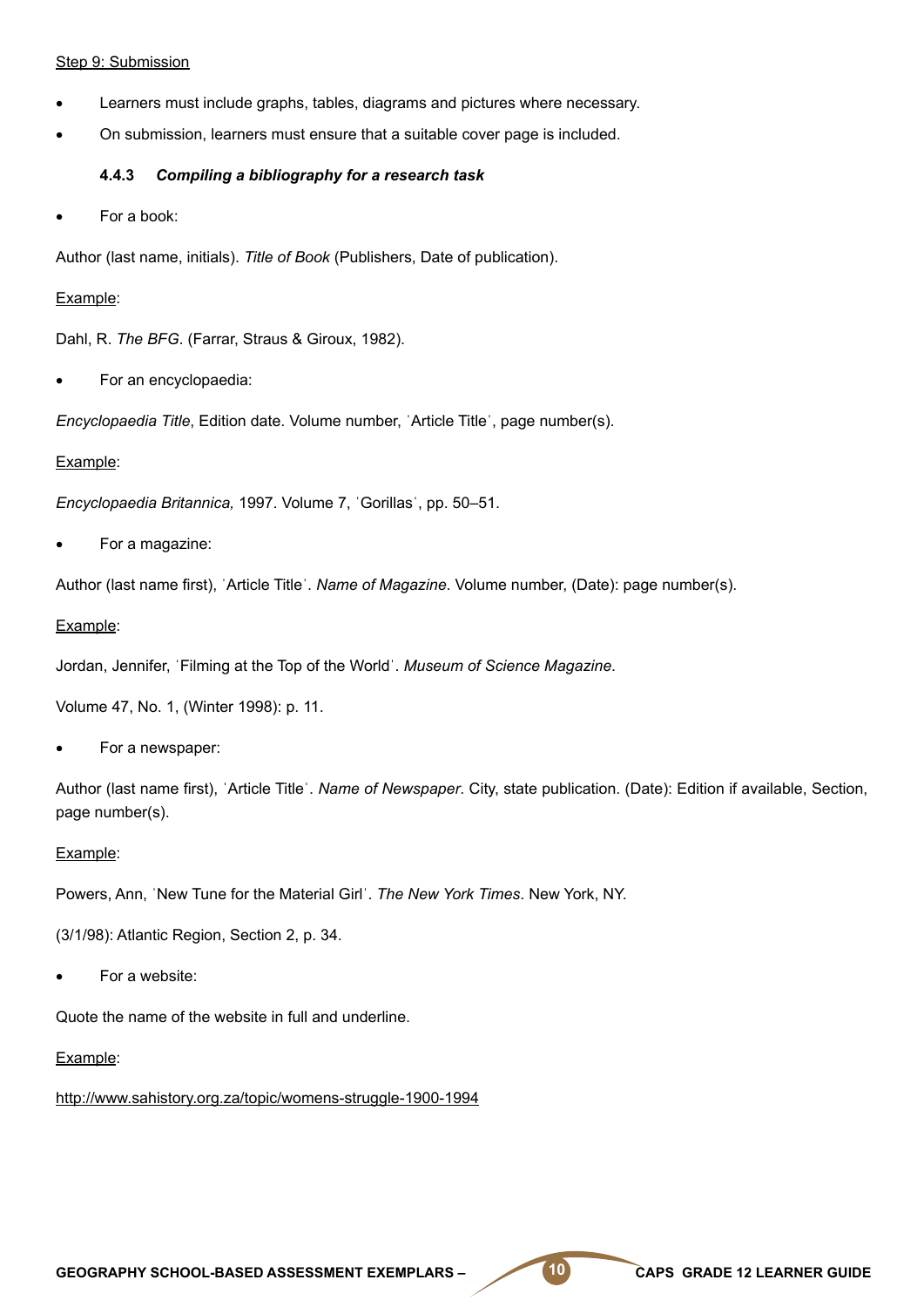• For a person:

Full name (last name first). Occupation, date of interview.

#### Example:

Smeckleburg, Sweets. Bus driver. 1 April 1996.

• For a film/documentary:

*Title*, Director, Distribution, Year.

#### Example:

*Braveheart*, Director Mel Gibson, Icon Productions, 1995.

#### **4.4.4** *Proposed cover page for a research task*

| <b>NAME OF SCHOOL</b>     |                                                         |  |
|---------------------------|---------------------------------------------------------|--|
|                           |                                                         |  |
| <b>NAME OF LEARNER</b>    |                                                         |  |
| <b>SUBJECT</b>            |                                                         |  |
| <b>RESEARCH TOPIC</b>     |                                                         |  |
| <b>CURRICULUM CONTENT</b> |                                                         |  |
|                           | Design cover suitable for research topic and place here |  |

#### **STATEMENT OF AUTHENTICITY**

**I hereby declare that ALL pieces of writing contained in this research task are my own original work and that if I made use of any source, I have duly acknowledged it.** 

**Learner's signature: \_\_\_\_\_\_\_\_\_\_\_\_\_\_\_\_\_\_\_\_\_\_\_\_\_\_\_\_\_\_\_\_\_\_ Date: \_\_\_\_\_\_\_\_\_\_\_\_\_**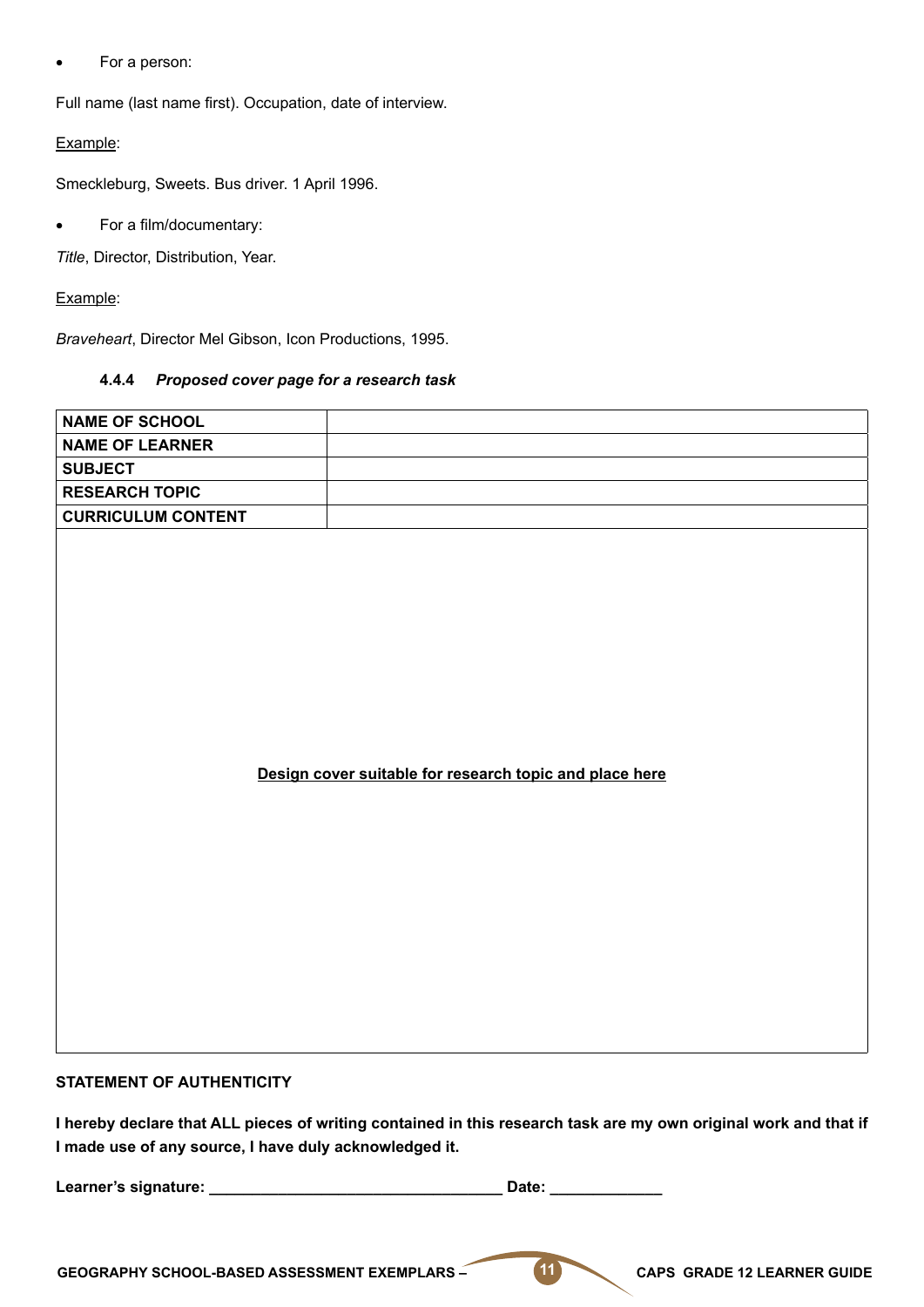# **5. Quality assurance processes followed**

A team of subject/curriculum experts were selected by the Department of Basic Education. This team met and compiled a set of research tasks and data-handling tasks. These tasks were set in such a way that they would be suitable to use for the CAPS. On completion of the setting of these tasks, all tasks were moderated and adjusted accordingly. Once the moderation and adjustments had been completed, a panel consisting of national examiners and internal moderators was compiled to ensure that the quality of the tasks met all the requirements for the CAPS.

# **6. Assessment tasks**

#### **6.1 Research tasks**

#### **6.1.1** *Exemplar: Research task 1*

- Curriculum content: Key human-environment interactions in urban areas: People and places inner-city problems
- Compliant with CAPS.
- May be tested in the CAPS final external examination.
- One (1) research task must be done.

#### **CRIME IN THE INNER CITY**

South African cities attract thousands of new residents every year in search of work and a better life. The housing shortage, along with a shortage of housing subsidies, means that for many South Africans there is no alternative but to live in informal housing and shack settlements. The rapid increase in informal settlements around the cities in South Africa has resulted in an increase in crime rates in the inner city.

The inner city is a part of the urban settlement that is found in the commercial zone. Inner city problems are a characteristic of old, established cities. In the case of South Africa, cities like Johannesburg, Pretoria, Cape Town, Durban and Port Elizabeth are good examples of urban settlements that experience problems in the inner city.

Compile your research by completing the activities outlined below.

#### Step 1: Formulate the hypothesis/problem statement

Formulate your own hypothesis based on a problem you have identified, for example:

The increasing number of informal settlements (choose localised informal settlement) in and around urban areas in South Africa has resulted in higher crime rates within the inner city due to higher unemployment. (Focus: More people in surrounding informal settlements result in unemployment causing people to turn to crime.)

#### Step 2: Background information about the study area

Give a brief introduction and description (background information) of the city (study area) you have selected in terms of:

- **Historical background**
- **Population**
- Description of the location of informal settlements in relation to the inner city
- Other relevant statistical information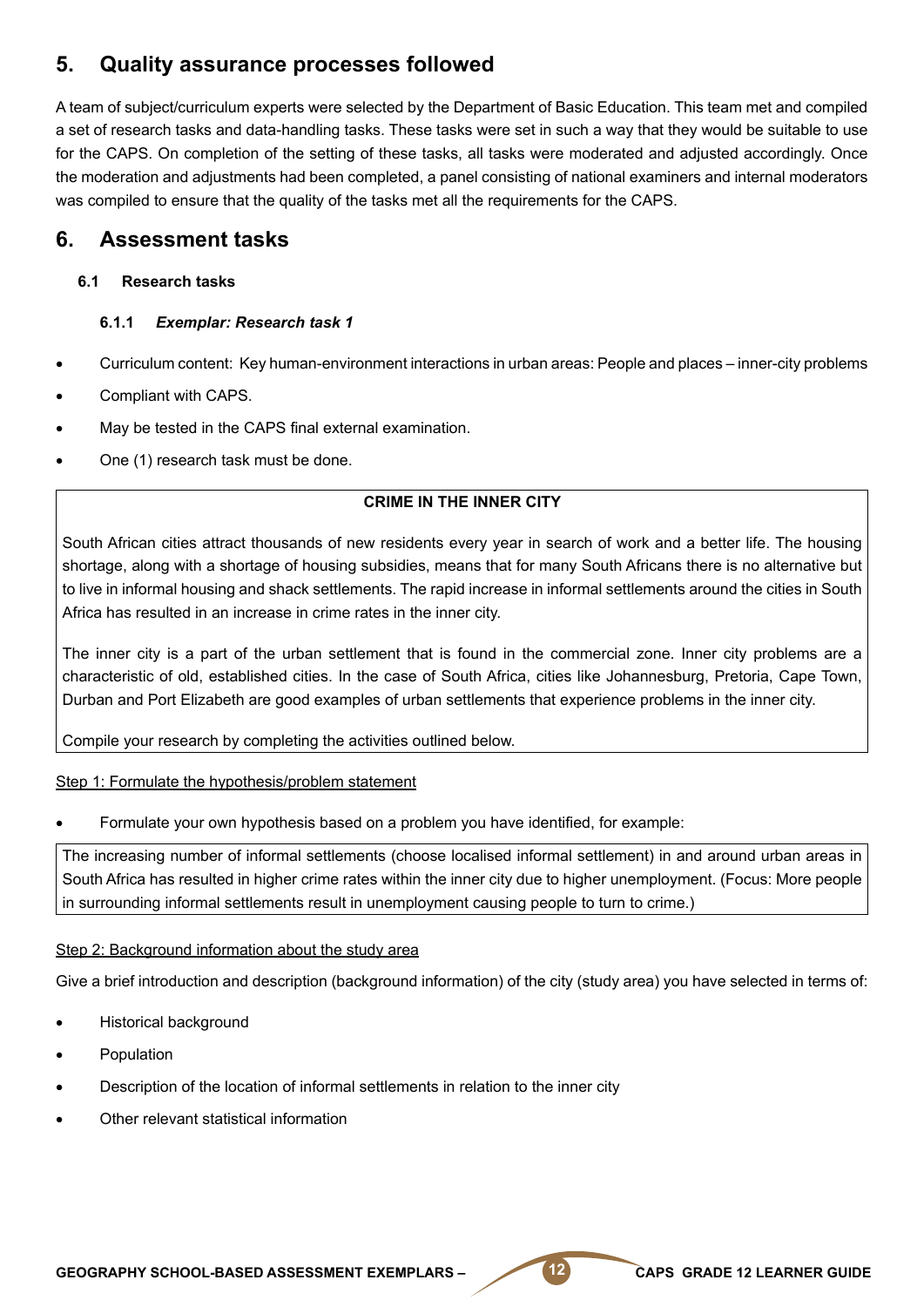#### Step 3: Mapping

- Provide a map showing the position of the informal settlement in relation to the city that you have identified for your research task. (It is easier to choose your local area as an area of study.)
- The map should clearly indicate buffer zones where informal settlements are located.
- The map should include areas of the city that are regarded as crime 'hotspots'.
- The map must have a clear legend/key.
- The scale of the map must be indicated.

#### Step 4: Data collection

Collect data using at least THREE methods, for example:

- **Questionnaires**
- **Interviews**
- Field trips
- Photographs and maps
- Literature research (newspapers, magazines, books, et cetera)
- Internet research

#### Step 5: Analysis and synthesis of data

- Analyse the data that you have collected, and formulate a report on your findings. Support your findings with graphs, photos, et cetera.
- Briefly discuss how the existence of informal settlements contributes to crime in the inner city.
- Briefly discuss the contribution of high unemployment rates in the informal settlements to crime in the inner city.

#### Step 6: Recommendations and solutions

Provide suitable recommendations and solutions to the problem.

#### Step 7: Conclusion – accept or reject the hypothesis

- Based on your findings in Step 5, you may either ACCEPT or REJECT the hypothesis.
- Give reasons for your conclusion.

#### Step 8: Bibliography

Compile a bibliography for your research. If you have done any Internet research, you must provide the website(s) that you have used in full.

#### Step 9: Submission

- Collate all your information.
- Include a table of contents.
- Ensure that you include a copy of the questionnaire and/or questions asked in your interviews as annexures.
- Design a suitable cover sheet.
- Submit your research.

#### GEOGRAPHY SCHOOL-BASED ASSESSMENT EXEMPLARS – 13 CAPS GRADE 12 LEARNER GUIDE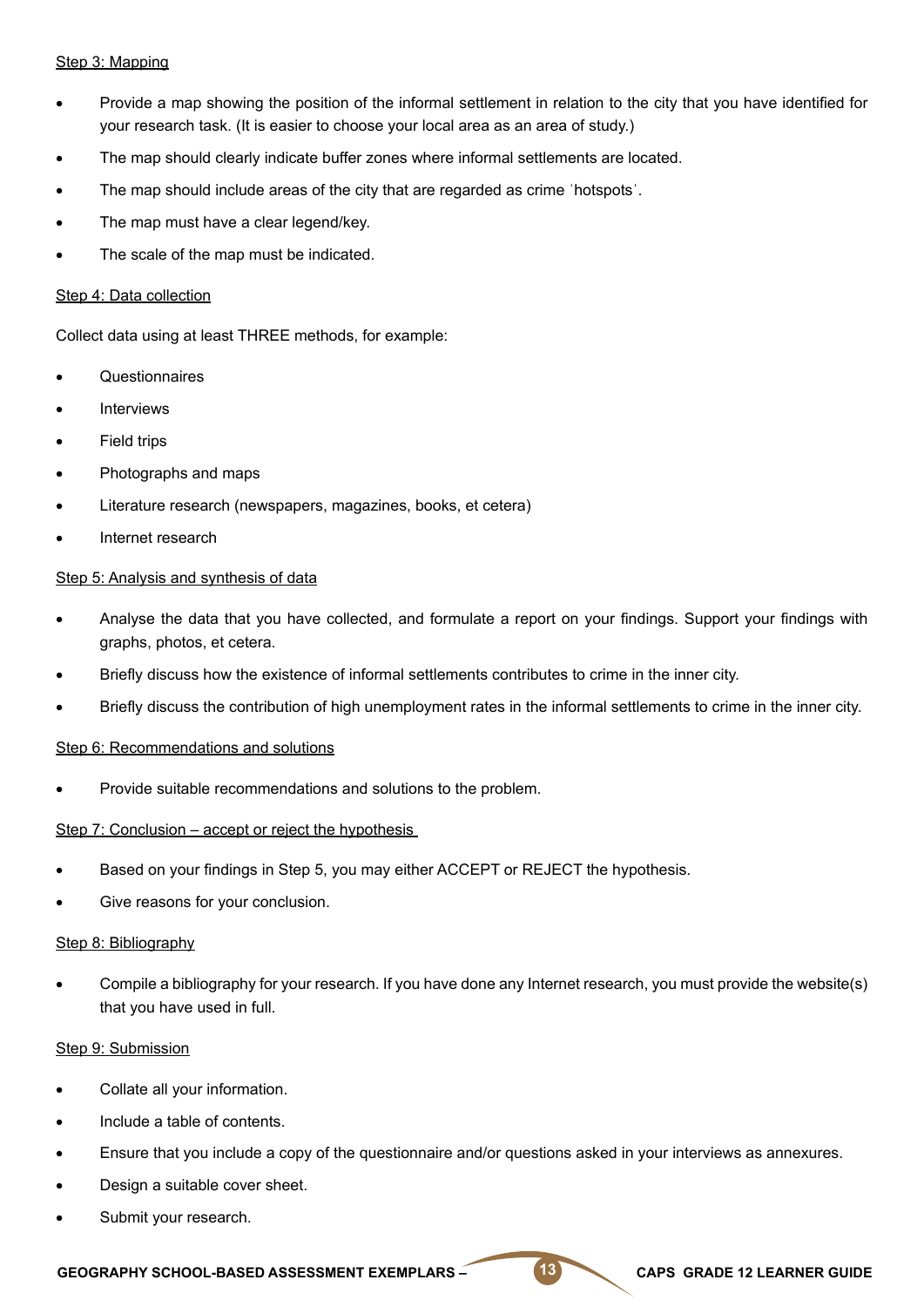#### **6.1.2** *Exemplar: Research task 2*

- Curriculum content: Physical Geography (fluvial processes)
- Compliant with CAPS.
- May be tested in the CAPS final external examination.
- One (1) research task must be done.

#### **THE IMPACT OF HUMAN ACTIVITIES ON RIVERS**

Rivers obtain water from surface run-off and ground water of their drainage basins. Activities taking place in the drainage basin affect the quality of water in the river.

Humans impact on rivers in many ways. The flow of harmful substances produced by humans causes many kinds of changes in rivers and aquatic environments. Often human actions also change the river flow or the shape of the river bed.

When humans settle in a river's catchment area, they often change the land surface and even the river itself. These changes can impact on the drainage basin in different ways. The amount of water reaching the river may be considerably reduced. River response times may be modified, for example storm water may reach the river faster than previously.

Choose a river close to your school or where you live as an area of study, and conduct your research by following the steps outlined below.

#### Step 1: Formulate the hypothesis/problem statement

Formulate your own hypothesis based on a problem you have identified, for example:

Human activities impact negatively on the quality of water and the flow pattern in the upper reaches/course of the Blood River in Limpopo.

#### Step 2: Background information about the river under study

- Describe the provincial location of the river.
- Climate particularly the amount of rainfall that is received.
- **Vegetation**
- Relief and topography
- Underlying rock structure
- Specify the river type, for example permanent, periodic.
- Describe the river stage (youth, mature or old age) at your study area.

#### Step 3: Mapping

- Provide a map showing the river being studied and the adjacent settlements.
- Create a clear buffer zone at the part of the river that is being studied.
- The map should have a clear key/legend.
- Indicate the scale of the map.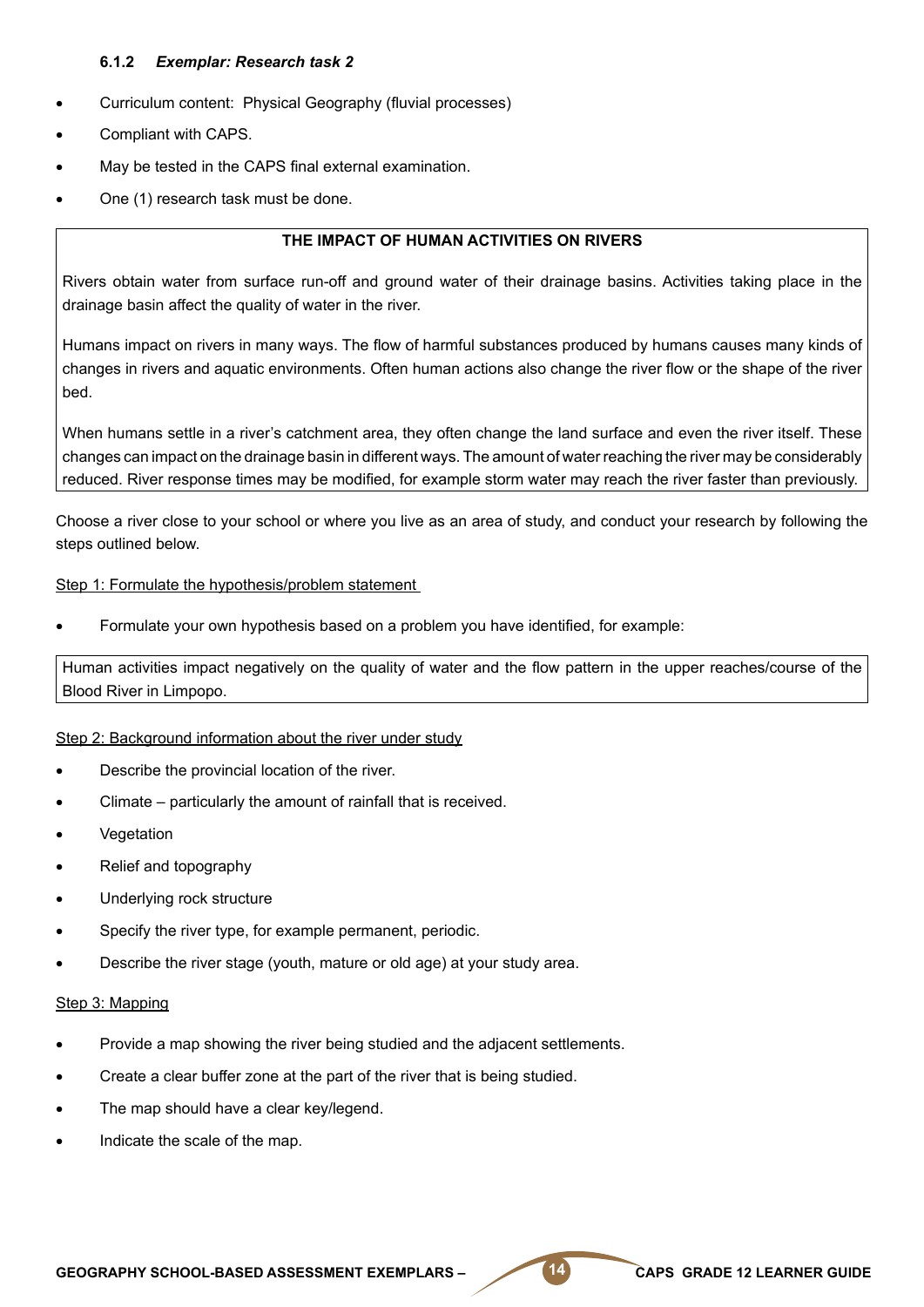#### Step 4: Data collection

Collect data using at least THREE methods, for example:

- **Questionnaires**
- **Interviews**
- **Field trips**
- Photographs and maps
- Literature research (newspapers, magazines, books, et cetera)
- Internet research

#### Step 5: Analysis and synthesis of data

- Analyse the data that you have collected, and formulate a report on your findings. Support your findings with graphs, photos, et cetera.
- Use the above sets of data collected to determine the extent to which the river is affected by human activities.
- Explain in detail how the identified human activities impact on the quality of water and the flow pattern of the river.

#### Step 6: Recommendations and solutions

- In your opinion as a researcher, what would be the possible solution(s) to the negative impact caused by human activities in the river?
- Make long-term recommendations to the government department(s) leading to legislature to protect the river.

#### Step 7: Conclusion – accept or reject the hypothesis

- Based on your findings in Step 5, you may either ACCEPT or REJECT the hypothesis.
- Give reasons for your conclusion.

#### Step 8: Bibliography

Compile a bibliography for your research. If you have done any Internet research, you must provide the website(s) that you have used in full.

#### Step 9: Submission

- Collate all your information.
- Include a table of contents.
- Ensure that you include a copy of the questionnaire and/or questions asked in your interviews as annexures.
- Design a suitable cover sheet.
- Submit your research.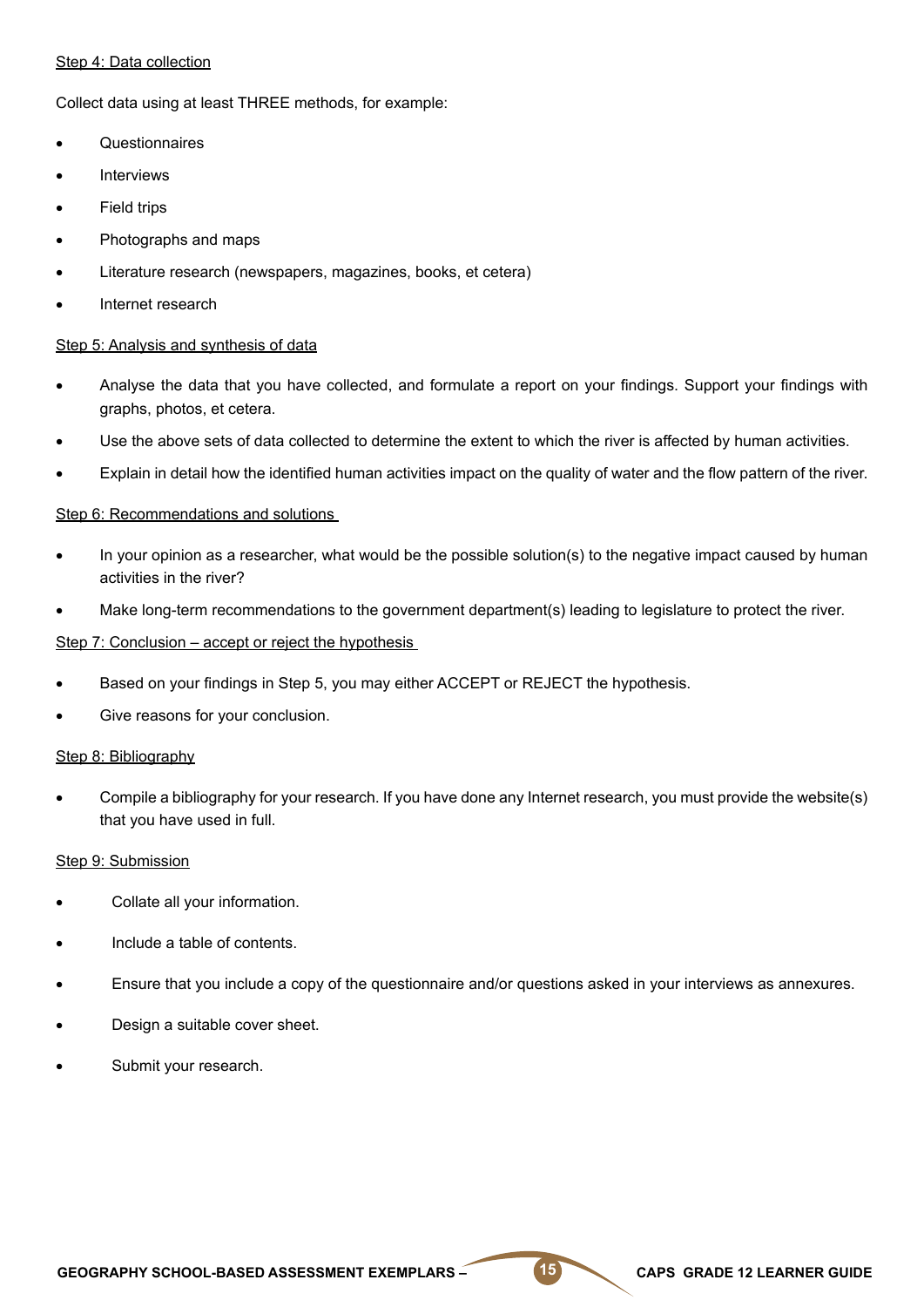#### **6.1.3** *Proposed marking rubric for research tasks*

#### **NAME OF LEARNER: \_\_\_\_\_\_\_\_\_\_\_\_\_\_\_\_\_\_\_\_\_\_\_\_\_\_\_\_\_\_\_\_\_\_\_\_\_\_\_\_\_\_\_\_\_\_\_\_\_\_\_\_\_\_\_\_\_GRADE: \_\_\_\_\_\_\_\_\_\_**

# **CURRICULUM TOPIC: \_\_\_\_\_\_\_\_\_\_\_\_\_\_\_\_\_\_\_\_\_\_\_\_\_\_\_\_\_\_\_\_\_\_\_\_\_\_\_\_\_\_\_\_\_\_\_\_\_\_\_\_\_\_\_\_\_\_\_\_\_\_\_\_\_\_\_\_\_\_\_\_\_\_**

### **RESEARCH TOPIC: \_\_\_\_\_\_\_\_\_\_\_\_\_\_\_\_\_\_\_\_\_\_\_\_\_\_\_\_\_\_\_\_\_\_\_\_\_\_\_\_\_\_\_\_\_\_\_\_\_\_\_\_\_\_\_\_\_\_\_\_\_\_\_\_\_\_\_\_\_\_\_\_\_\_**

| <b>MARK</b>                                                        |                                                                                                                                | $2 - 3$                                                                                                                                                                                          | $4 - 5$                                                                                                                                                                     |                                                                                                                               |                                                                                                                                                                                                                     | <b>Teacher</b><br><b>Mark</b>  | <b>Moderator</b><br><b>Mark</b> |
|--------------------------------------------------------------------|--------------------------------------------------------------------------------------------------------------------------------|--------------------------------------------------------------------------------------------------------------------------------------------------------------------------------------------------|-----------------------------------------------------------------------------------------------------------------------------------------------------------------------------|-------------------------------------------------------------------------------------------------------------------------------|---------------------------------------------------------------------------------------------------------------------------------------------------------------------------------------------------------------------|--------------------------------|---------------------------------|
| Step 1<br>Formulation<br>of<br>hypothesis/<br>problem<br>statement | Learner has not<br>understood the<br>formulation of<br>a hypothesis/<br>problem statement<br>and has merely<br>stated a topic. | Learner has formulated<br>a hypothesis/problem<br>statement for a<br>research topic and<br>is specific about an<br>area, but not about a<br>geographical problem<br>or impact of the<br>problem. | Learner has<br>formulated a<br>hypothesis/<br>problem statement<br>that accurately<br>describes a specific<br>geographical problem<br>and its impact in a<br>specific area. |                                                                                                                               |                                                                                                                                                                                                                     |                                |                                 |
| <b>MARK</b>                                                        | 1                                                                                                                              | $2 - 3$                                                                                                                                                                                          | $3 - 4$                                                                                                                                                                     | $5 - 6$                                                                                                                       |                                                                                                                                                                                                                     | <b>Educator</b><br><b>Mark</b> | <b>Moderator</b><br><b>Mark</b> |
| Step 2<br>Background<br>information                                | Unable to give<br>a description<br>or background<br>information of<br>the area being<br>studied.                               | Some description of an<br>area is provided with<br>limited background<br>information given.                                                                                                      | Relevant description<br>of an area of<br>study with most of<br>the background<br>information provided.                                                                      | Learner has fully<br>described the<br>study area and<br>has provided<br>the appropriate<br>background<br>information.         |                                                                                                                                                                                                                     |                                |                                 |
| <b>MARK</b>                                                        | 1                                                                                                                              | $\overline{2}$                                                                                                                                                                                   | $\overline{\mathbf{3}}$                                                                                                                                                     | $\boldsymbol{4}$                                                                                                              | 5                                                                                                                                                                                                                   | <b>Educator</b><br><b>Mark</b> | <b>Moderator</b><br><b>Mark</b> |
|                                                                    | Step 3 Mapping<br>Irrelevant map included with no<br>information.                                                              | Relevant map of area<br>included with limited<br>information and no<br>legend.                                                                                                                   | Relevant map of<br>research area<br>included with<br>appropriate legend<br>and limited detail.                                                                              | Relevant research<br>area identified<br>on a map with<br>an appropriate<br>legend,<br>appropriate labels<br>and use of scale. | Accurate map<br>used with<br>appropriate<br>detail showing<br>accurate details<br>of buffering and<br>delineation of<br>research areas<br>with appropriate<br>information,<br>including a<br>legend and a<br>scale. |                                |                                 |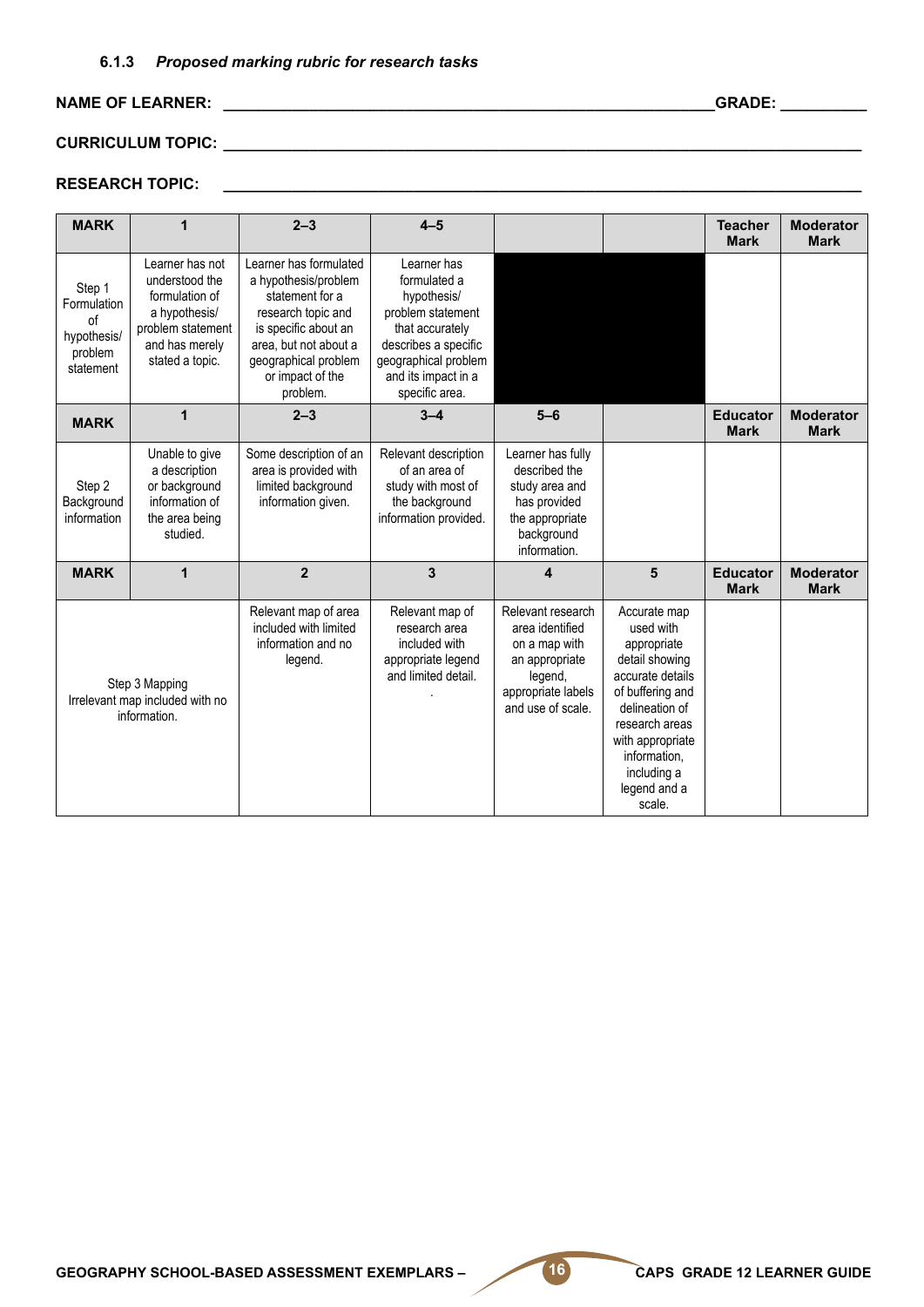| <b>MARK</b>                                 | $\mathbf{1}$                                                                                                                                          | $2 - 3$                                                                                                                                                | $4 - 5$                                                                                                                                | 6                                                                                                                                                  |                                                                                                                                                              | <b>Teacher</b><br><b>Mark</b> | <b>Moderator</b><br><b>Mark</b> |
|---------------------------------------------|-------------------------------------------------------------------------------------------------------------------------------------------------------|--------------------------------------------------------------------------------------------------------------------------------------------------------|----------------------------------------------------------------------------------------------------------------------------------------|----------------------------------------------------------------------------------------------------------------------------------------------------|--------------------------------------------------------------------------------------------------------------------------------------------------------------|-------------------------------|---------------------------------|
| Step 4<br>Data collection                   | Only one primary<br>or one secondary<br>source of data is<br>used.                                                                                    | Primary and<br>secondary sources of<br>data collected which<br>inadequately informs<br>research methodology.                                           | Primary and<br>secondary data<br>sources that<br>mostly enable an<br>understanding of<br>the research area<br>studied.                 | A variety of<br>primary and<br>secondary data<br>sources collected,<br>that accurately<br>describe the<br>hypothesis.                              |                                                                                                                                                              |                               |                                 |
| <b>MARK</b>                                 | $1 - 3$                                                                                                                                               | $4 - 6$                                                                                                                                                | $7 - 9$                                                                                                                                | $10 - 12$                                                                                                                                          | $13 - 15$                                                                                                                                                    | <b>Teacher</b><br><b>Mark</b> | <b>Moderator</b><br><b>Mark</b> |
| Step 5<br>Analysis and<br>synthesis of data | The learner shows<br>little understanding<br>of the topic and is<br>unable to identify,<br>interpret or show<br>the effects from<br>the sources used. | The learner is able to<br>identify some of the<br>problems from the<br>sources but shows<br>limited understanding<br>of interpretation and<br>effects. | The learner is able to<br>identify and interpret<br>the sources in most<br>cases, but shows<br>limited ability to show<br>the effects. | The learner is<br>able to identify<br>the problems and<br>interpret all the<br>sources and is<br>able to show some<br>insight into the<br>effects. | The learner<br>is able to<br>identify the<br>problems and<br>interpret all<br>the sources<br>and is able to<br>provide clear<br>insight into<br>the effects. |                               |                                 |
| <b>MARK</b>                                 | $\mathbf{1}$                                                                                                                                          | $2 - 3$                                                                                                                                                | $4 - 5$                                                                                                                                | $6\phantom{1}$                                                                                                                                     |                                                                                                                                                              | <b>Teacher</b><br><b>Mark</b> | <b>Moderator</b><br><b>Mark</b> |
| Step 6<br>Recommendations<br>and solutions  | The learner<br>is unable to<br>provide relevant<br>recommendations<br>and solutions to<br>the problem.                                                | The learner could<br>only provide some<br>recommendations<br>and solutions to the<br>problem.                                                          | The learner is able to<br>provide most of the<br>recommendations<br>and solutions to the<br>problem.                                   | The learner<br>provides clear<br>insight into<br>all relevant<br>recommendations<br>and possible<br>solutions to the<br>problem.                   |                                                                                                                                                              |                               |                                 |
| <b>MARK</b>                                 | $\mathbf{0}$                                                                                                                                          | $1 - 3$                                                                                                                                                | $4 - 5$                                                                                                                                |                                                                                                                                                    |                                                                                                                                                              | <b>Teacher</b><br><b>Mark</b> | <b>Moderator</b><br>Mark        |
| Step 7<br>Conclusion                        | No conclusion<br>provided.                                                                                                                            | Conclusion provided<br>but the learner does<br>not accept or reject the<br>hypothesis/problem<br>statement.                                            | Conclusion provided<br>with an acceptance<br>or rejection of the<br>hypothesis/problem<br>statement.                                   |                                                                                                                                                    |                                                                                                                                                              |                               |                                 |
| <b>MARK</b>                                 | $\bf{0}$                                                                                                                                              | $1 - 3$                                                                                                                                                | 4                                                                                                                                      |                                                                                                                                                    |                                                                                                                                                              | <b>Teacher</b><br>Mark        | <b>Moderator</b><br>Mark        |
| Step 8<br>Bibliography                      | No bibliography<br>provided.                                                                                                                          | Bibliography provided<br>is incomplete.                                                                                                                | Bibliography provided<br>is correct.                                                                                                   |                                                                                                                                                    |                                                                                                                                                              |                               |                                 |
| <b>MARK</b>                                 | 0                                                                                                                                                     | $1 - 2$                                                                                                                                                | 3                                                                                                                                      |                                                                                                                                                    |                                                                                                                                                              | <b>Teacher</b><br><b>Mark</b> | <b>Moderator</b><br><b>Mark</b> |
| Step 9<br>Cover page                        | No cover page is<br>provided.                                                                                                                         | Cover page is<br>provided with<br>incomplete details.                                                                                                  | Cover page contains<br>all the required<br>details.                                                                                    |                                                                                                                                                    |                                                                                                                                                              |                               |                                 |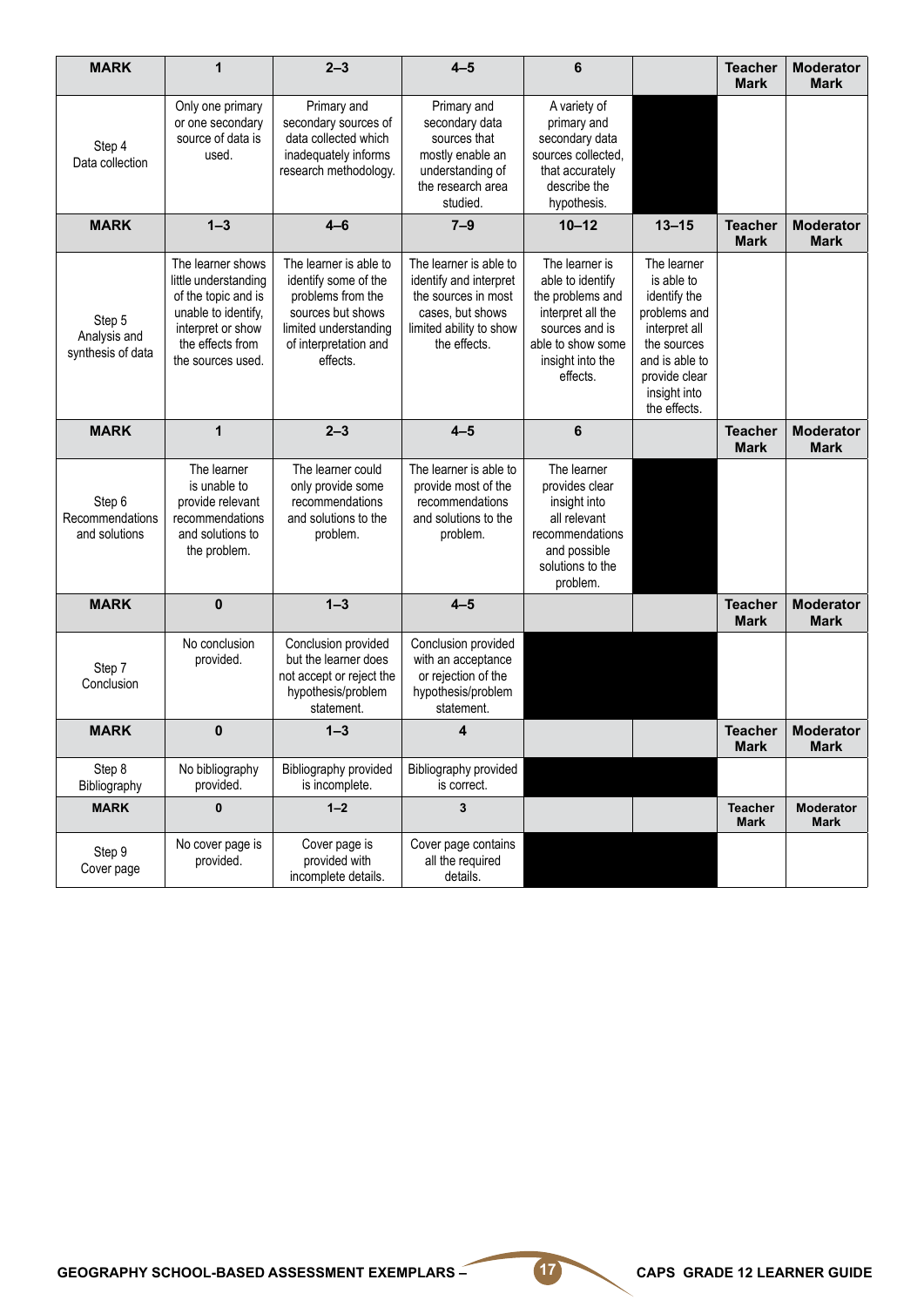| <b>MARK</b>                                        | $1 - 4$                                                                                                                            | 5                                                                                                                                                                            | 5                                                                                                                                                                                                                |  |  | <b>Teacher</b><br><b>Mark</b> | <b>Moderator</b><br><b>Mark</b> |
|----------------------------------------------------|------------------------------------------------------------------------------------------------------------------------------------|------------------------------------------------------------------------------------------------------------------------------------------------------------------------------|------------------------------------------------------------------------------------------------------------------------------------------------------------------------------------------------------------------|--|--|-------------------------------|---------------------------------|
| Step 10<br>Presentation                            | The research<br>information is<br>not set out well.<br>Bibliography<br>incorrect or<br>not included.<br>No cover page<br>designed. | The research<br>is set out well.<br>Steps have been<br>followed adequately.<br>Bibliography is<br>provided but not set<br>out correctly. Cover<br>page has been<br>designed. | The research is<br>logically set out. All<br>steps have been<br>followed correctly.<br>Bibliography is<br>provided and set<br>out correctly. Cover<br>page has been<br>designed and suits<br>the research topic. |  |  |                               |                                 |
|                                                    |                                                                                                                                    |                                                                                                                                                                              |                                                                                                                                                                                                                  |  |  | <b>Teacher</b><br><b>Mark</b> | <b>Moderator</b><br><b>Mark</b> |
| TOTAL: 60                                          |                                                                                                                                    |                                                                                                                                                                              |                                                                                                                                                                                                                  |  |  |                               |                                 |
| SBA MARK: $60 \div 3 = 20$                         |                                                                                                                                    |                                                                                                                                                                              |                                                                                                                                                                                                                  |  |  |                               |                                 |
| <b>TEACHER NAME:</b><br><b>DATE OF ASSESSMENT:</b> |                                                                                                                                    |                                                                                                                                                                              |                                                                                                                                                                                                                  |  |  |                               |                                 |

**MODERATOR NAME: \_\_\_\_\_\_\_\_\_\_\_\_\_\_\_\_\_\_\_\_\_\_\_\_\_\_\_\_\_\_DATE OF MODERATION: \_\_\_\_\_\_\_\_\_\_\_\_\_\_\_\_\_\_**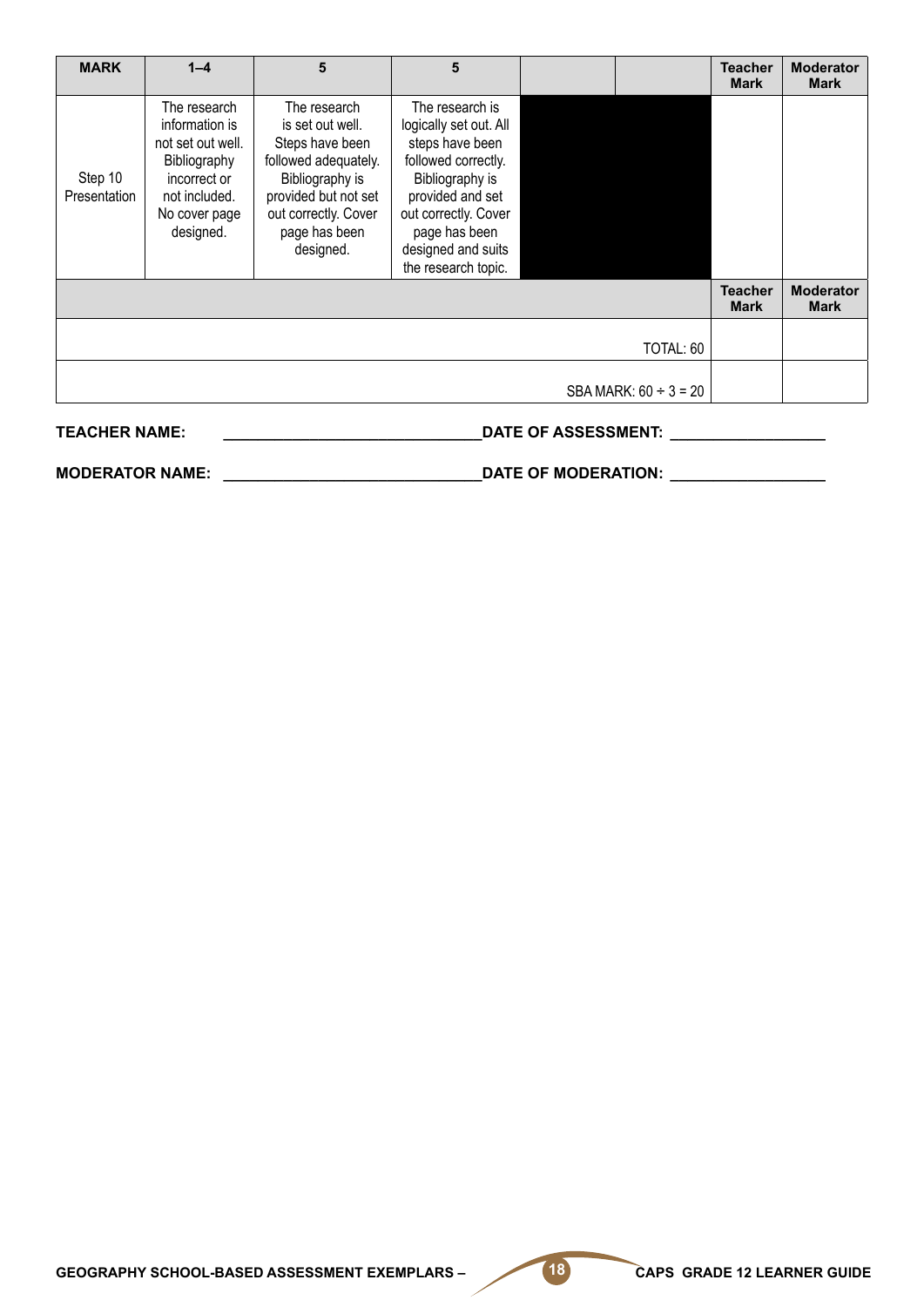#### **6.2 Data-handling tasks**

#### **6.2.1** *Exemplar: Data-handling task 1*

- • Curriculum content: Physical Geography (tropical cyclones, subtropical anti-cyclones and drainage basins)
- Compliant with CAPS.
- May be tested in the CAPS final external examination.
- One (1) data-handling task must be done.

#### **GRADE 12 SBA (CAPS 2014) DATA-HANDLING TASK PHYSICAL GEOGRAPHY**

#### **TIME: 1 hour (60 minutes) MARKS: 60**

#### **QUESTION 1**

1.1 Refer to FIGURE 1A showing a synoptic weather map of Tropical Cyclone Irina.

|     | 1.1.1               | Determine the number of tropical cyclones, including Irina, that has occurred during this<br>tropical cyclone season.<br>(1 x 2)                                                                                                 | (2)    |  |  |  |  |
|-----|---------------------|----------------------------------------------------------------------------------------------------------------------------------------------------------------------------------------------------------------------------------|--------|--|--|--|--|
|     | 1.1.2               | Give a reason to support your answer to QUESTION 1.1.1.<br>(1 x 2)                                                                                                                                                               | (2)    |  |  |  |  |
|     | 1.1.3               | Describe the surface air circulation within Tropical Cyclone Irina.<br>(1 x 2)                                                                                                                                                   | (2)    |  |  |  |  |
| 1.2 |                     | Refer to FIGURE 1B showing a satellite image of Tropical Cyclone Irina and FIGURE 1C showing<br>the projected path of Tropical Cyclone Irina.                                                                                    |        |  |  |  |  |
|     | 1.2.1               | Using the satellite image, determine in which stage of development Tropical Cyclone<br>Irina is.<br>(1 x 2)                                                                                                                      | (2)    |  |  |  |  |
|     | 1.2.2               | Give evidence from the satellite image to support your answer to QUESTION 1.2.1<br>(1 x 2)                                                                                                                                       | (2)    |  |  |  |  |
|     | 1.2.3               | Discuss TWO socio-economic impacts of Tropical Cyclone Irina on areas along the<br>east coast of southern Africa.<br>$(2 \times 2)$                                                                                              | (4)    |  |  |  |  |
|     | 1.2.4               | Draw a labelled cross-section of Tropical Cyclone Irina as depicted on the satellite<br>image from $X$ to $Y$ . Clearly indicate the position of the eye and the cumulonimbus<br>clouds on your cross-section.<br>$(2 \times 2)$ | (4)    |  |  |  |  |
|     | 1.2.5               | State the reason for the use of the words, 'projected path' when describing the path of<br>Tropical Cyclone Irina.<br>(1 x 2)                                                                                                    | (2)    |  |  |  |  |
| 1.3 | Refer to FIGURE 1A. |                                                                                                                                                                                                                                  |        |  |  |  |  |
|     | 1.3.1               | Identify the high-pressure cells labelled <b>P</b> and <b>Q</b> .<br>$(2 \times 2)$                                                                                                                                              | (4)    |  |  |  |  |
|     | 1.3.2               | Use evidence from the map to explain whether wind speed will be greater in area <b>P</b> or                                                                                                                                      |        |  |  |  |  |
|     |                     | area Q.<br>(3 x 2)                                                                                                                                                                                                               | (6)    |  |  |  |  |
|     |                     |                                                                                                                                                                                                                                  | $[30]$ |  |  |  |  |
|     |                     |                                                                                                                                                                                                                                  |        |  |  |  |  |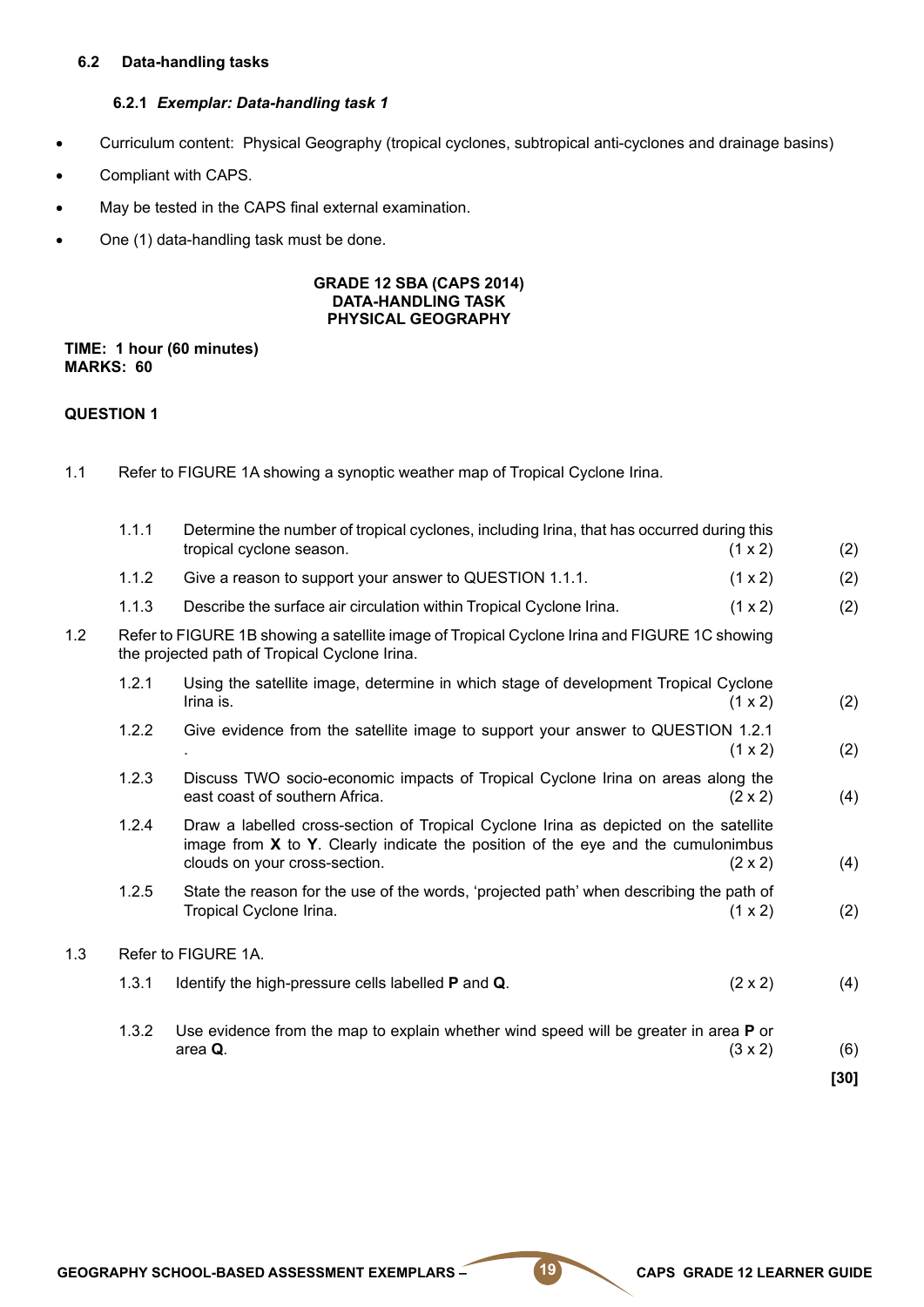#### **QUESTION 2**

| 2.1 | Refer to FIGURE 2A showing cross-sections of the Tugela River along its course in its drainage<br>basin shown in FIGURE 2B. |                                                                                                                                                                                                               |      |  |  |  |  |
|-----|-----------------------------------------------------------------------------------------------------------------------------|---------------------------------------------------------------------------------------------------------------------------------------------------------------------------------------------------------------|------|--|--|--|--|
|     | 2.1.1                                                                                                                       | Define the term drainage basin.<br>(1 x 2)                                                                                                                                                                    | (2)  |  |  |  |  |
|     | 2.1.2                                                                                                                       | Which of FIGURE 2A and FIGURE 2B shows a longitudinal and transverse profile<br>respectively?<br>$(2 \times 2)$                                                                                               | (4)  |  |  |  |  |
|     | 2.1.3                                                                                                                       | Match each of cross-sections $A$ , $B$ and $C$ (FIGURE 2A) with positions<br>$(i)$ , $(ii)$ and $(iii)$<br>(FIGURE 2B).<br>$(3 \times 2)$                                                                     | (6)  |  |  |  |  |
|     | 2.1.4                                                                                                                       | Briefly explain the difference in the width of the river channel at A and C.<br>$(2 \times 2)$                                                                                                                | (4)  |  |  |  |  |
| 2.2 | Refer to FIGURE 2B showing the drainage basin of the Tugela River from its upper to the middle<br>to the lower course.      |                                                                                                                                                                                                               |      |  |  |  |  |
|     | 2.2.1                                                                                                                       | Determine the stream order of the Tugela River at point X along its course.<br>(1 x 2)                                                                                                                        | (2)  |  |  |  |  |
|     | 2.2.2                                                                                                                       | Identify and explain ONE of the stream channel patterns of the Tugela River at (ii) along<br>its course.<br>$(3 \times 2)$                                                                                    | (6)  |  |  |  |  |
|     | 2.2.3                                                                                                                       | Draw a labelled free-hand cross-section through the river channel along line T-S,<br>showing the position of and the difference in shape between a slip-off slope and an<br>undercut slope.<br>$(2 \times 2)$ | (4)  |  |  |  |  |
|     | 2.2.4                                                                                                                       | Give ONE reason why the Tugela River is more likely to flood in the vicinity of (iii).<br>(1 x 2)                                                                                                             | (2)  |  |  |  |  |
|     |                                                                                                                             |                                                                                                                                                                                                               | [30] |  |  |  |  |
|     |                                                                                                                             | <b>GRAND TOTAL:</b>                                                                                                                                                                                           | 60   |  |  |  |  |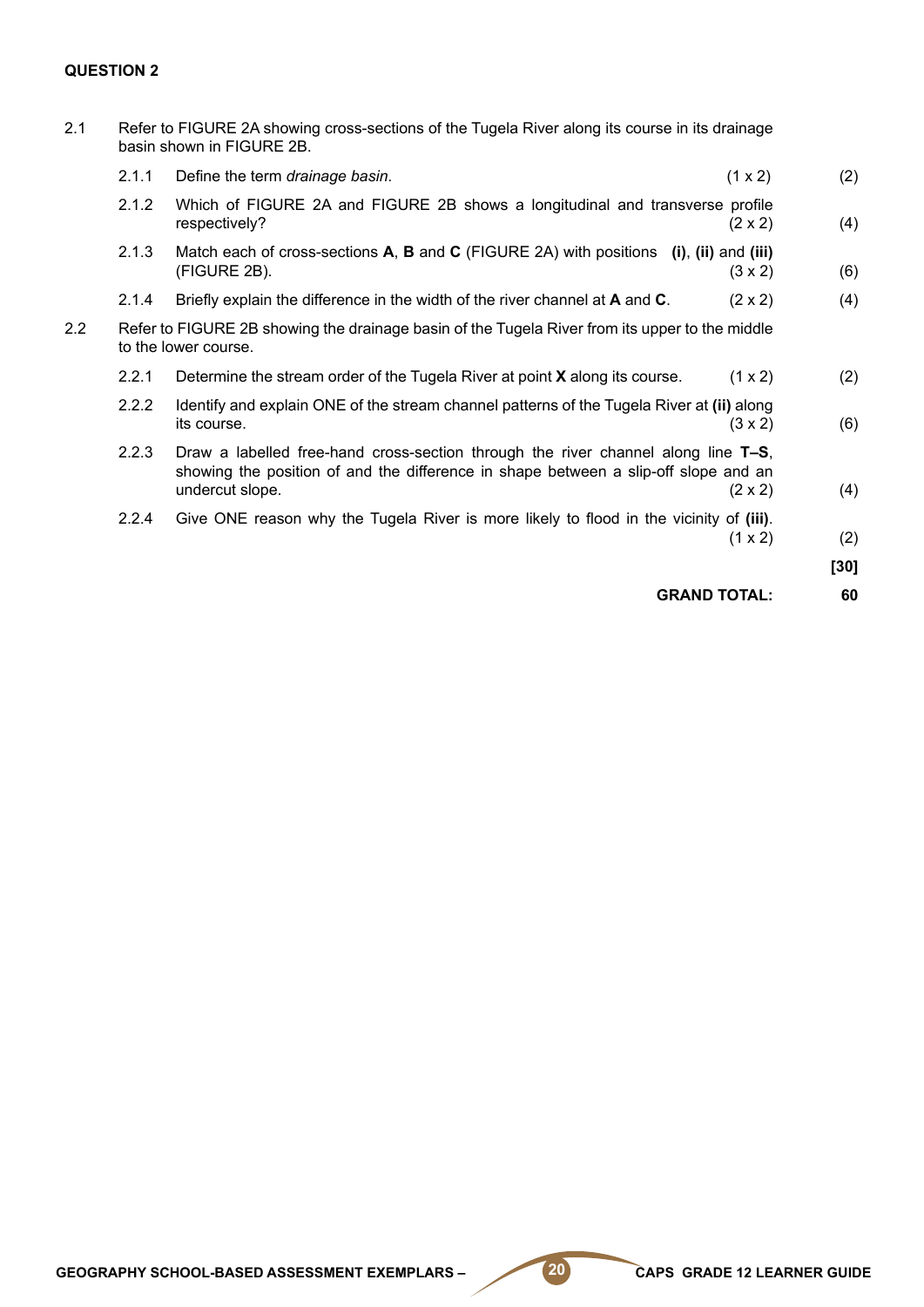

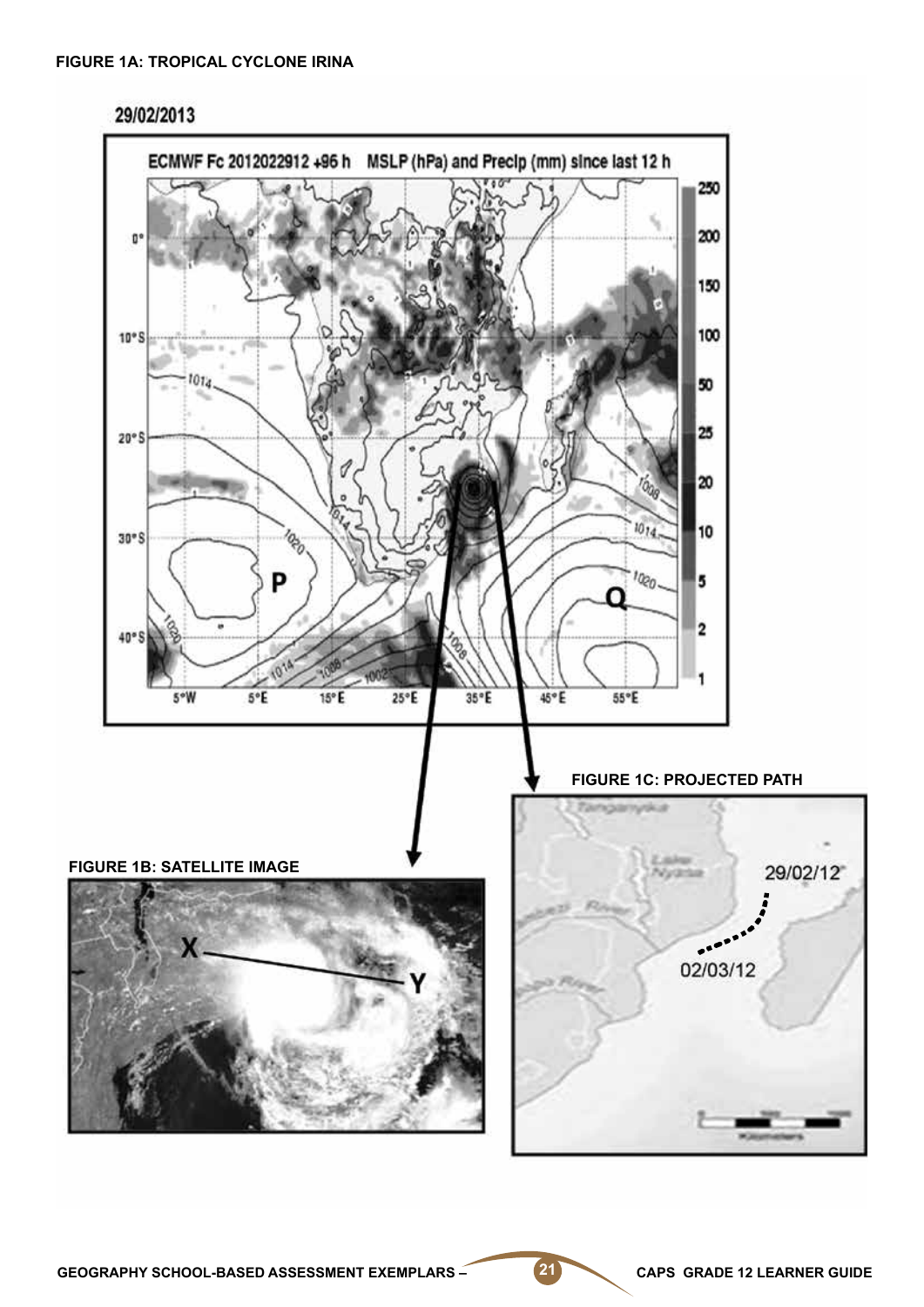

#### **FIGURE 2A: CROSS-SECTIONS OF THE TUGELA RIVER ALONG VARIOUS POINTS**

**FIGURE 2B: SCHEMATIC PLAN VIEW OF THE DRAINAGE BASIN OF THE TUGELA RIVER**

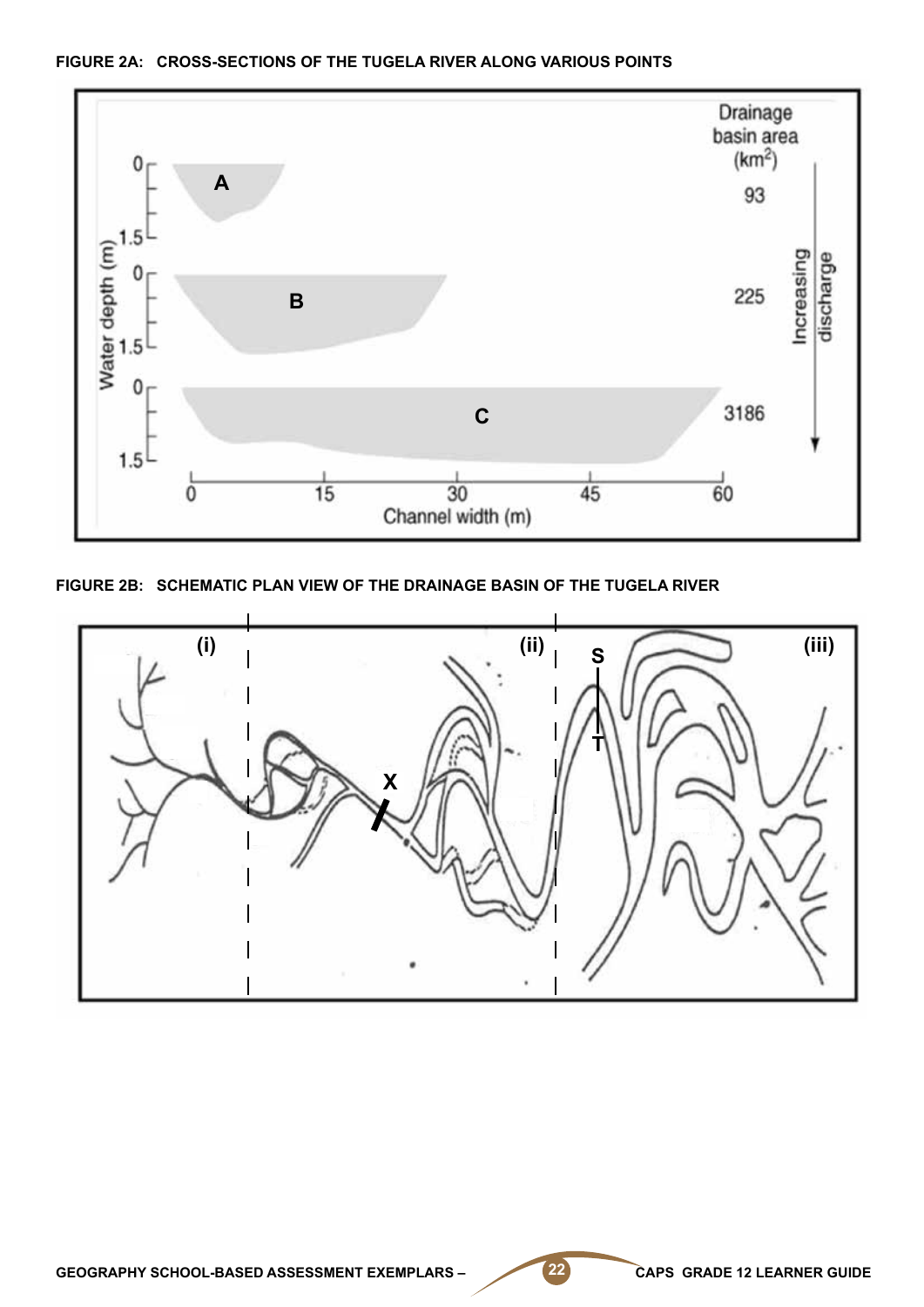#### **6.2.2** *Exemplar: Data-handling task 2*

- • Curriculum content: People and their needs (gross domestic product, industrial areas, industrial development zones [IDZ])
- Compliant with CAPS.
- May be tested in the CAPS final external examination.
- One (1) data-handling task must be done.

#### **GRADE 12 SBA (CAPS 2014)**

#### **DATA-HANDLING TASK**

#### **PEOPLE AND THEIR NEEDS**

#### **TIME: 1 hour (60 minutes) MARKS: 60**

#### **QUESTION 1**

| 1.1 | Refer to FIGURES 1A and 1B and answer the questions that follow.                                                                                           |                |      |  |
|-----|------------------------------------------------------------------------------------------------------------------------------------------------------------|----------------|------|--|
|     | 1.1.1<br>Define the following terms:                                                                                                                       |                |      |  |
|     | Gross domestic product<br>(a)                                                                                                                              | (1 x 2)        | (2)  |  |
|     | Balance of trade<br>(b)                                                                                                                                    | (1 x 2)        | (2)  |  |
| 1.2 | Identify the largest and the smallest contributor to the South African GDP.                                                                                | $(2 \times 2)$ | (4)  |  |
| 1.3 | Use FIGURE 1B to describe the trend of the South African GDP from 2010 to 2012.<br>(1 x 2)                                                                 |                |      |  |
| 1.4 | How will the trend mentioned in QUESTION 1.3 affect South Africa's Balance of Trade?<br>(1 x 2)                                                            |                |      |  |
| 1.5 | Which economic activity (primary, secondary or tertiary) in FIGURE 1A accounts for the existing trend mentioned in<br>QUESTION 1.3?<br>(1 x 2)             |                |      |  |
| 1.6 | Discuss the relationship between the percentage contributed by agriculture to the South African GDP and food security<br>in the country.<br>$(2 \times 2)$ |                |      |  |
| 1.7 | FIGURE 1A indicates that the agricultural sector contributes a very small percentage to the GDP.                                                           |                |      |  |
|     | Write a short paragraph (approximately 12 lines) in which you account for the small contribution of the agricultural<br>sector to the South African GDP.   | $(6 \times 2)$ | (12) |  |
|     |                                                                                                                                                            |                | [30] |  |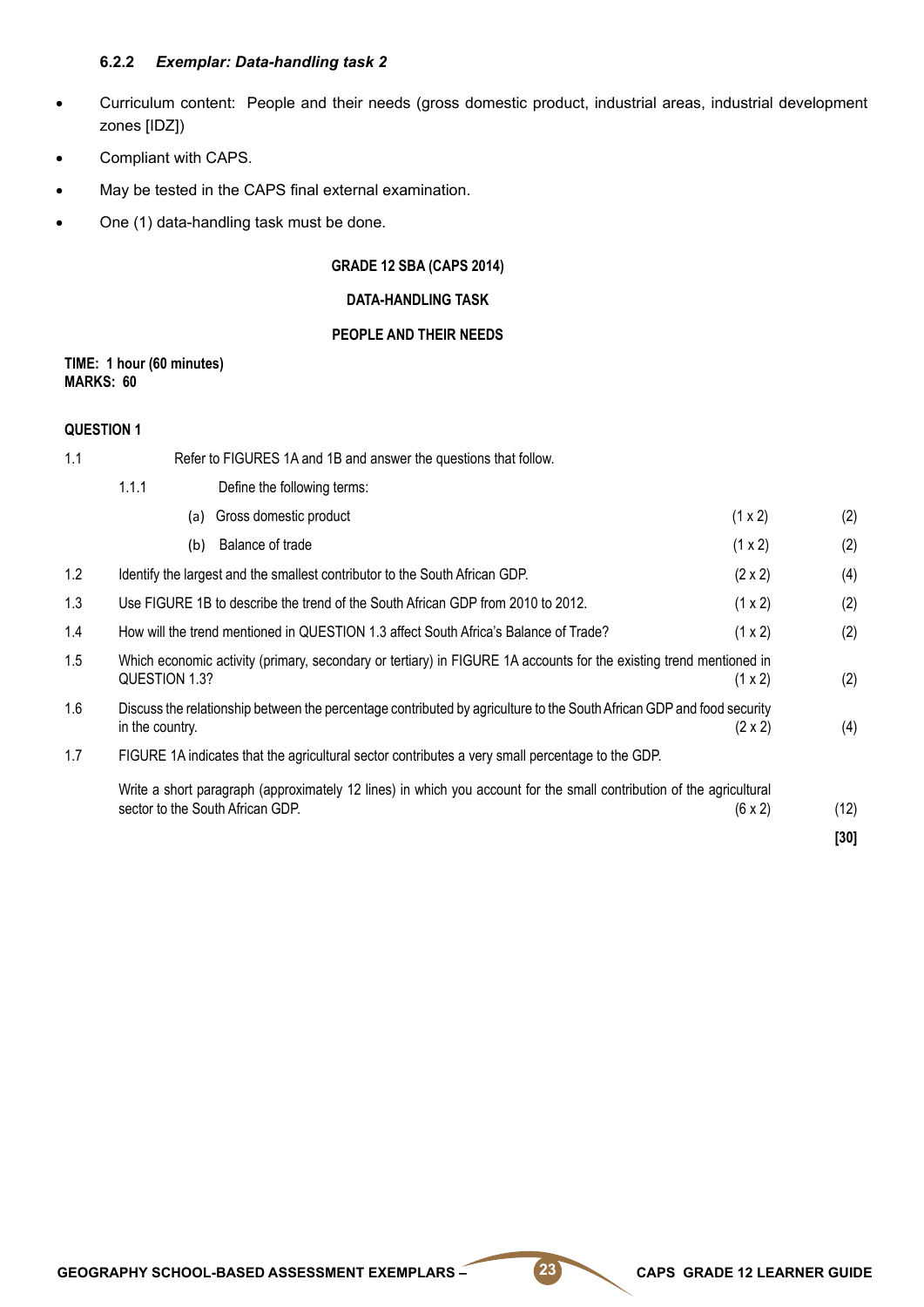#### **QUESTION 2**

Refer to FIGURE 2 before answering the questions below. 2.1 Write down the correct names for the industrial areas marked B and D.  $(2 \times 2)$  (4) 2.2 Identify the largest of the four industrial areas visible in FIGURE 2.  $(1 \times 2)$  (2) 2.3 Explain any TWO factors that have led to the growth and development of the industrial area referred to in QUESTION 2.2. (2 x 2) (4)  $(2 \times 2)$  (5)  $(4)$ **[10] QUESTION 3** Refer to FIGURE 3 before answering the questions below. 3.1 What is an IDZ? (1 x 2) (2) 3.2 Name the province in which the Coega IDZ is located.  $(1 \times 2)$  (2) 3.3 Briefly describe TWO aims for the development of the Coega IDZ. (2 x 2) (4) 3.4 As a manufacturer of heavy earth-moving equipment for sale in Asia, explain what would encourage you to open a factory in the Coega IDZ.  $(2 \times 2)$  (4) 3.5 Suppose you are a South African government official responsible for economic development. State FOUR incentives you would use to attract foreign investors to the Coega IDZ. (4 x 2) (8) **[20] GRAND TOTAL: 60**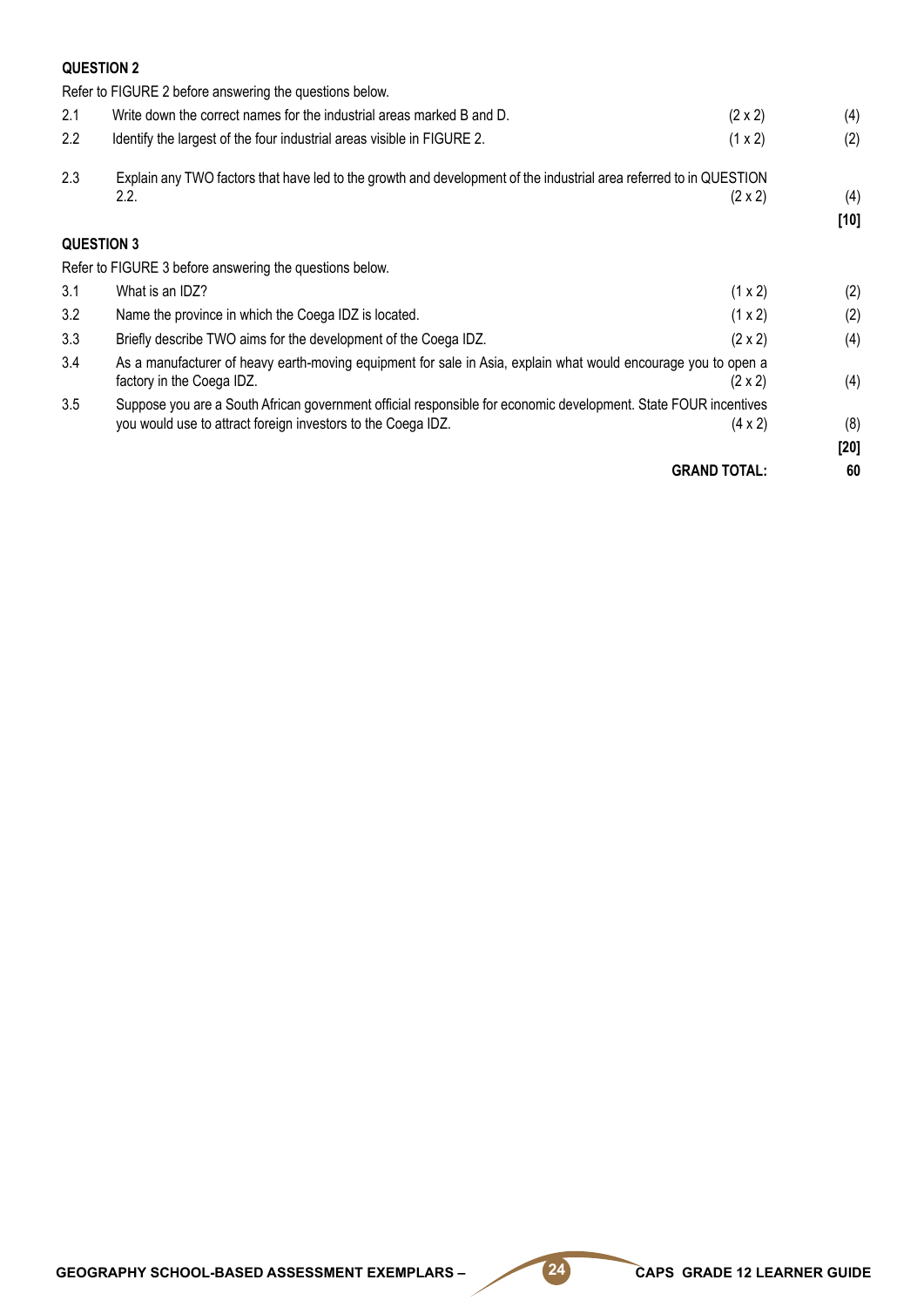#### **FIGURE 1A: PERCENTAGE CONTRIBUTION OF MAIN SECTORS TO THE GDP**



#### **FIGURE 1B: SOUTH AFRICAN GDP**

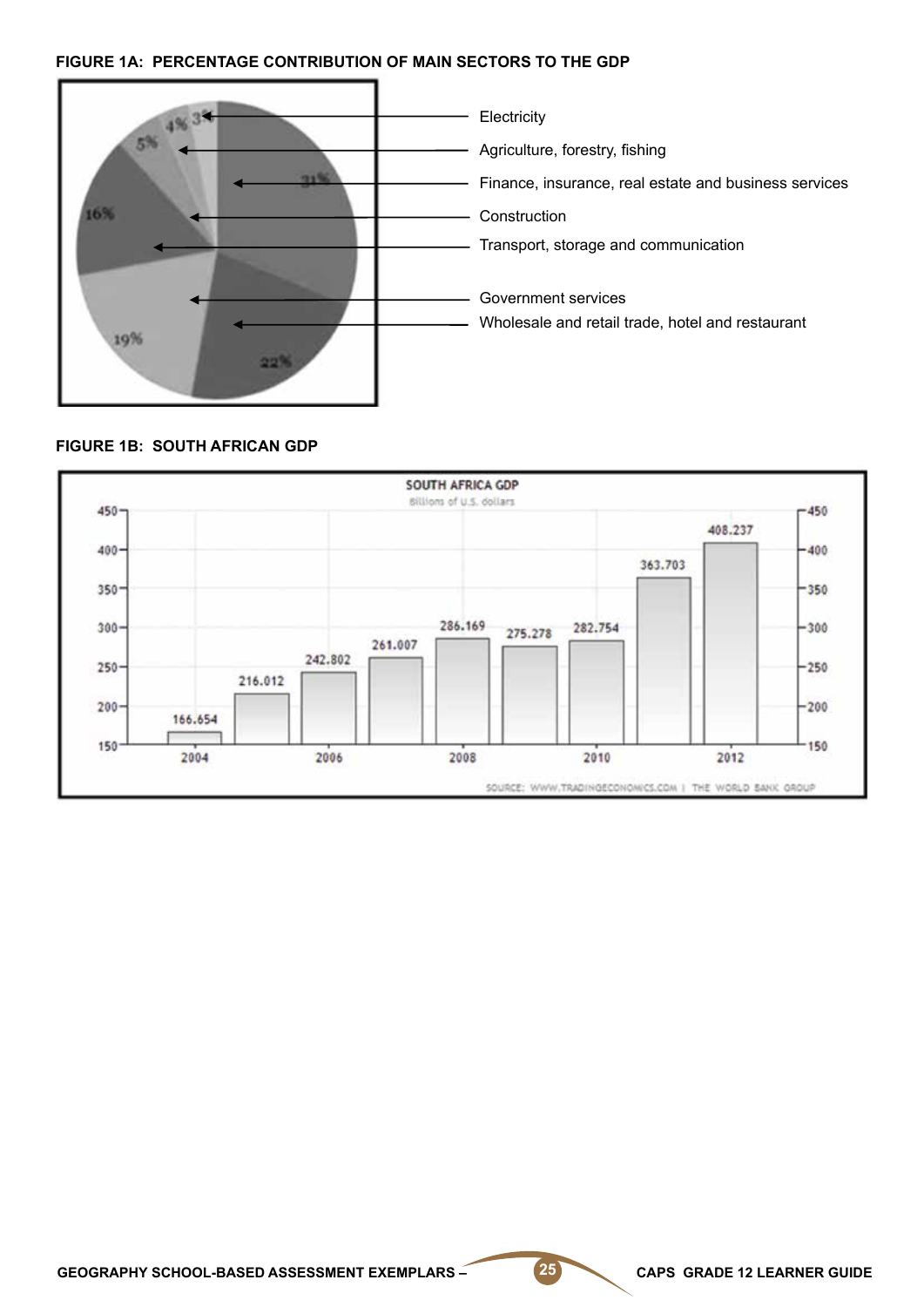#### **FIGURE 2: INDUSTRY AND MINING IN SOUTH AFRICA**



#### **FIGURE 3: COEGA IDZ**

#### **THE COEGA INDUSTRIAL DEVELOPMENT ZONE**

The Coega Development Corporation (CDC) is a state-owned entity formed in 1999. It was mandated to develop and operate the Coega Industrial Development Zone (IDZ), which is located adjacent to the modern deep-water port facility, Port of Ngqura.

The Coega Industrial Development Zone (Coega IDZ), located close to the bustling Nelson Mandela Bay Metropolitan Municipality, is South Africa's foremost investment hotspot for industries with a global perspective.

The Coega Development Corporation strives to improve the delivery of infrastructure in the Eastern Cape by addressing skills shortages, unemployment, constrained planning and project-management capacity as well as under-expenditure.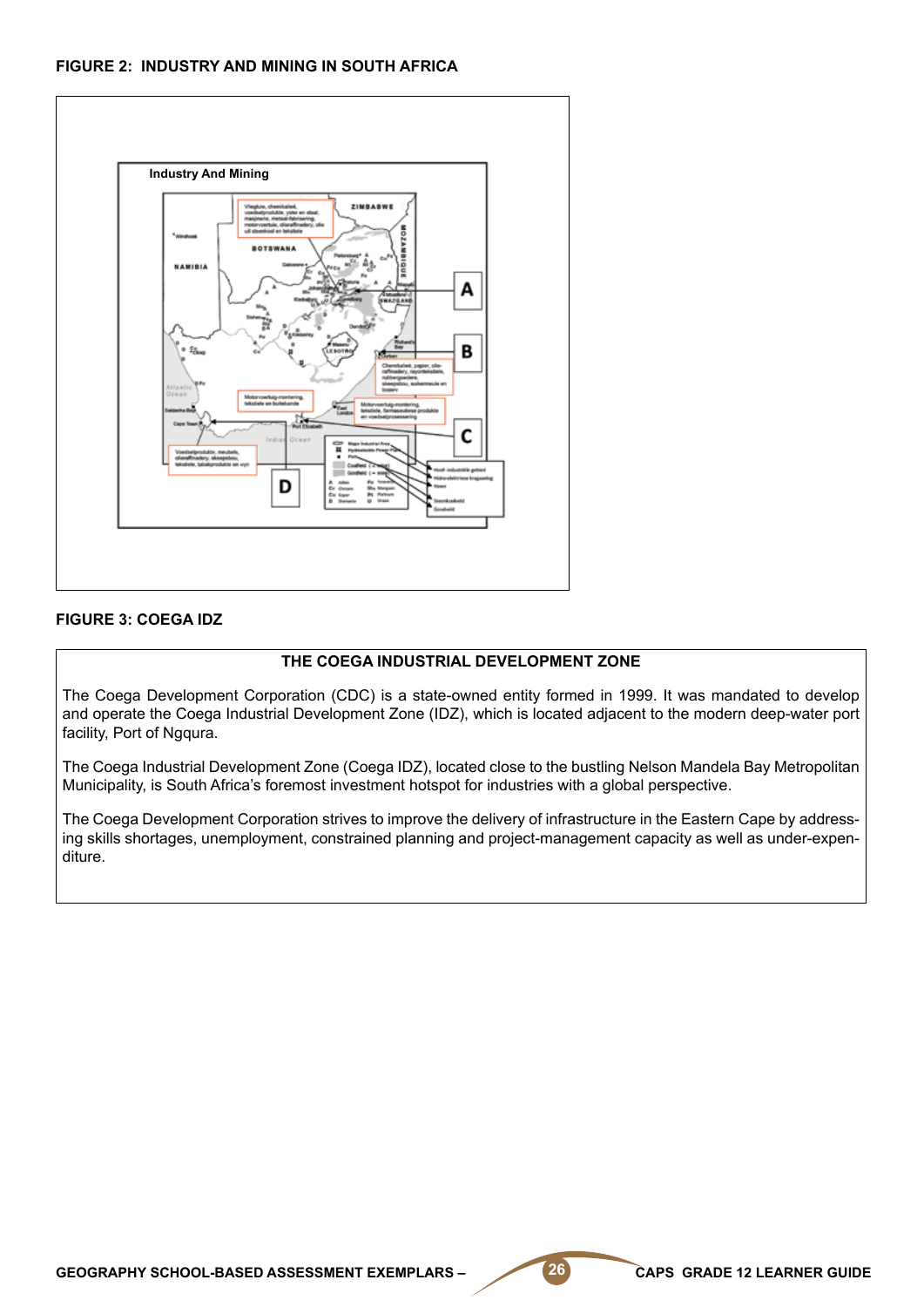#### **MEMORANDUM – Data-handling task 1**

#### **TIME: 1 hour (60 minutes) MARKS: 60**

#### **QUESTION 1**

| 1.1               | 1.1.1 | 9 cyclones (2)                                                                                                                                                                                                                                                                                                                                                                                                                                                                                 | 1x2(2)           |
|-------------------|-------|------------------------------------------------------------------------------------------------------------------------------------------------------------------------------------------------------------------------------------------------------------------------------------------------------------------------------------------------------------------------------------------------------------------------------------------------------------------------------------------------|------------------|
|                   | 1.1.2 | Tropical cyclones are named alphabetically - 'I' is the $9th$ letter of the alphabet (2)                                                                                                                                                                                                                                                                                                                                                                                                       | 1x2(2)           |
|                   | 1.1.3 | Surface circulation is in a clockwise direction (2)                                                                                                                                                                                                                                                                                                                                                                                                                                            | 1x2(2)           |
| 1.2               | 1.2.1 | Mature stage (2)                                                                                                                                                                                                                                                                                                                                                                                                                                                                               | 1x2(2)           |
|                   | 1.2.2 | The extent/diameter of the cloud cover is large (2)<br>The cyclone is still approaching the land (2)<br>Situated over warm ocean (2)<br>[Any ONE]                                                                                                                                                                                                                                                                                                                                              | 1x2(2)           |
|                   | 1.2.3 | Damage to transportation networks (2)<br>Damage to buildings (2)<br>Loss of life (2)<br>Disruption of communication networks (2)<br>Destruction of topsoil/soil erosion (2)<br>Crops destroyed (2)<br>Livestock drowned (2)<br>Decrease in economic activities (2)<br>Disruption in exporting and importing activities at the harbour (2)<br>Drop in food security (2)<br>Increase in food insecurity (2)<br>Outbreak of waterborne diseases (2)<br>[Any TWO. Accept other reasonable answers] | 2x2(4)           |
|                   | 1.2.4 | Tropopause<br>Eye √√<br>14 km<br>Cb clouds √√<br>Sea Surface<br>100<br>600<br>$\frac{1}{500}$<br>$\frac{1}{2}$<br>$\frac{1}{200}$<br>$\frac{1}{300}$<br>$\frac{1}{400}$<br>700 kilometers                                                                                                                                                                                                                                                                                                      | 2x2(4)           |
|                   |       |                                                                                                                                                                                                                                                                                                                                                                                                                                                                                                |                  |
|                   | 1.2.5 | A tropical cyclone follows an erratic path and therefore it is difficult to predetermine its exact path (2)<br>[Concept]                                                                                                                                                                                                                                                                                                                                                                       | 1x2(2)           |
| 1.3               | 1.3.1 | P - South Atlantic/St Helena High Pressure Cell (2)                                                                                                                                                                                                                                                                                                                                                                                                                                            |                  |
|                   |       | Q - South Indian/Mauritius High Pressure Cell (2)                                                                                                                                                                                                                                                                                                                                                                                                                                              | 2x2(4)           |
|                   | 1.3.2 | P(2)<br>Steeper pressure gradient/isobars closely spaced (2)<br>The steeper the pressure gradient the stronger the winds (2)                                                                                                                                                                                                                                                                                                                                                                   | 3x2(6)<br>$[30]$ |
| <b>QUESTION 2</b> |       |                                                                                                                                                                                                                                                                                                                                                                                                                                                                                                |                  |
| 2.1               | 2.1.1 | The total area drained by a river system and all its tributaries (2)                                                                                                                                                                                                                                                                                                                                                                                                                           |                  |

 $[Concept]$   $1x2 (2)$ 

- 2.1.2 2A transverse profile (2) 2B - longitudinal profile (2) 2x2 (4)
	-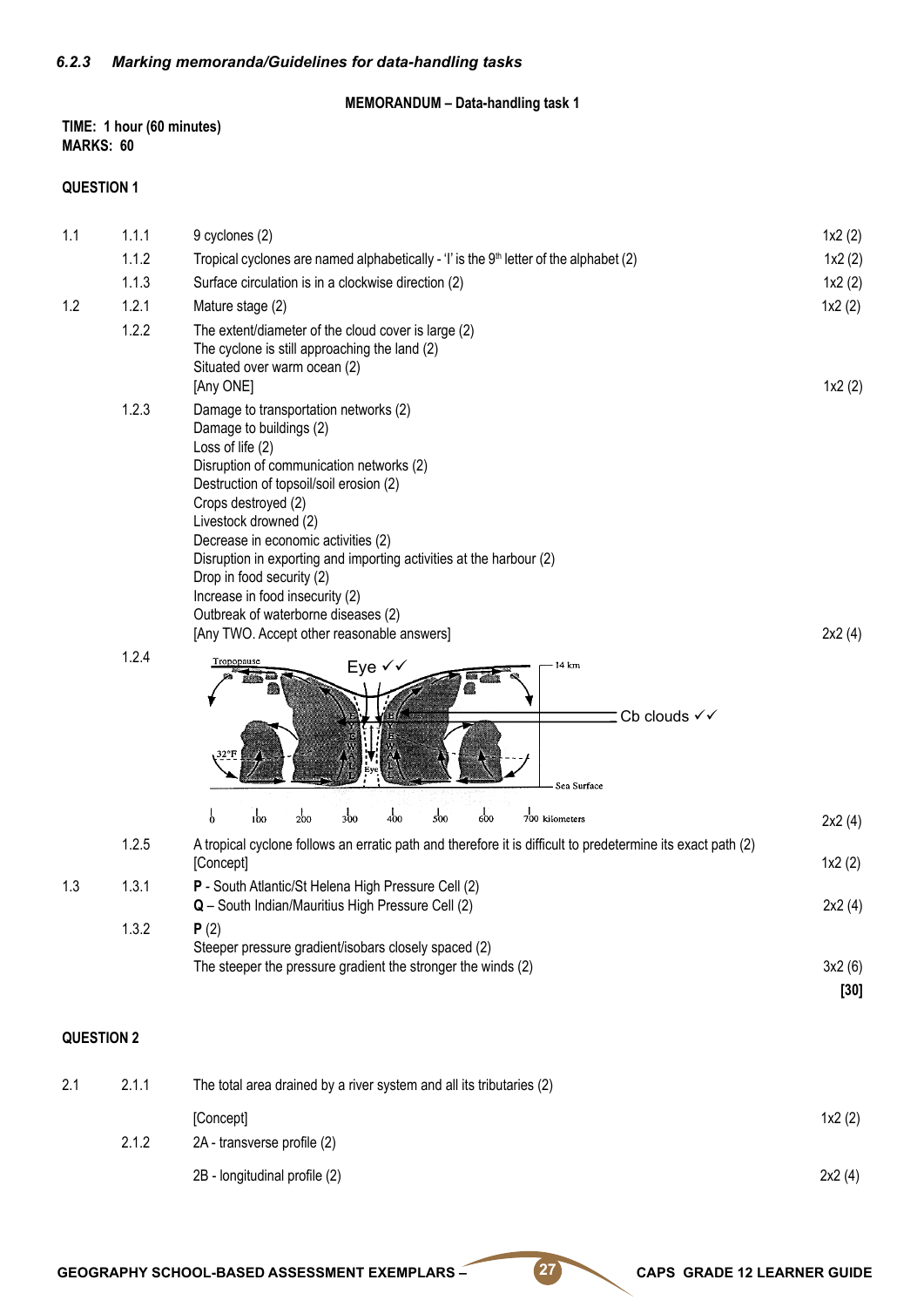|     | 2.1.3          | $A - (i) (2)$                                                                                     |                                        |        |
|-----|----------------|---------------------------------------------------------------------------------------------------|----------------------------------------|--------|
|     |                | $B - (ii) (2)$                                                                                    |                                        |        |
|     | 2.1.4          | $C - (iii) (2)$<br>A - mainly downward erosion therefore narrow river channel (2)                 | 3x2(6)                                 |        |
|     |                | C - river weaves from side to side thus lateral erosion and wide river channel (2)                | 2x2(4)                                 |        |
| 2.2 | 2.2.1<br>2.2.2 | 3 <sup>rd</sup> order stream<br>Meandering stream channel pattern (2)                             | 1x2(2)                                 |        |
|     |                | The gradient becomes gentle and there is a reduction in the velocity of the river (2)             |                                        |        |
|     |                | To overcome excess energy, stream starts weaving from side to side (2)                            |                                        |        |
|     |                | [Any ONE reason]                                                                                  |                                        |        |
|     |                | <b>OR</b>                                                                                         |                                        |        |
|     |                | Braided stream channel pattern (2)                                                                |                                        |        |
|     |                | The gradient becomes gentle and there is a reduction in the velocity of the river (2)             |                                        |        |
|     |                | The river deposit sediments on the riverbed and the water flows around the deposited material (2) |                                        |        |
|     |                | [Any ONE reason]                                                                                  | 2x2(4)                                 |        |
|     | 2.2.3          | Slowest current &<br>Fastest current &<br>River cliff<br>greatest deposition<br>greatest erosion  |                                        |        |
|     |                |                                                                                                   | T must be on left                      |        |
|     |                |                                                                                                   | S must be on right                     |        |
|     |                | Slip-off slope                                                                                    | Shape of two slopes must be<br>correct |        |
|     |                | made of sand &<br>shingle<br>$S$ - undercut $\checkmark$<br>T - slip-off $\checkmark\checkmark$   |                                        |        |
|     | 2.2.4          | River shallow due to deposition and water will overflow easily (2)                                | 2x2(4)                                 |        |
|     |                | Wide, flat floodplain allows overflowing water to spread easily (2)                               |                                        |        |
|     |                | Large volume of water that cannot be contained by the river channel (2)                           |                                        |        |
|     |                | [Any ONE]                                                                                         | 1x2(2)                                 |        |
|     |                |                                                                                                   |                                        | $[30]$ |
|     |                |                                                                                                   | <b>GRAND TOTAL:</b>                    | 60     |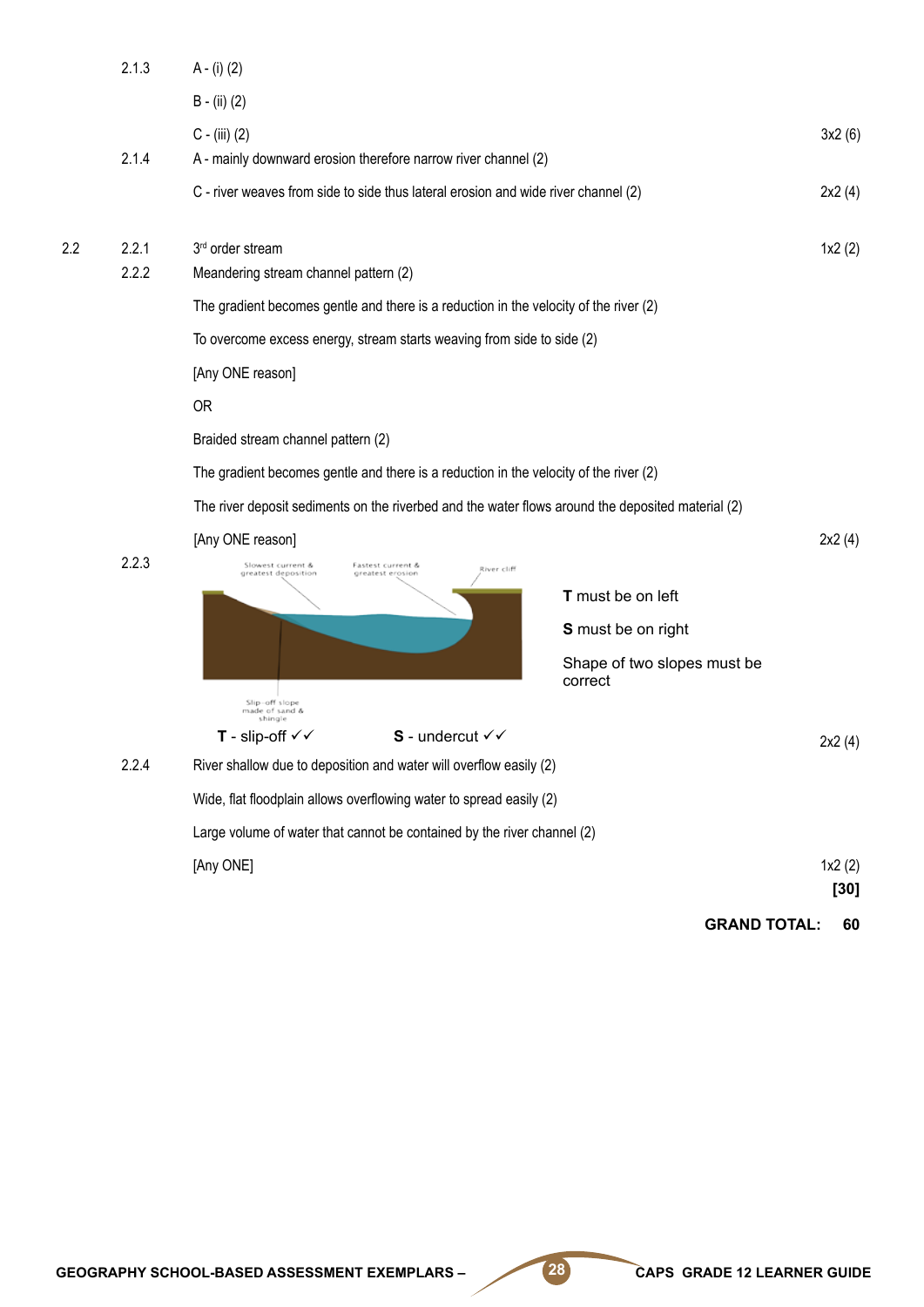#### **TIME: 1 hour (60 minutes)**

#### **MARKS: 60**

#### **QUESTION 1**

| 1.1.1 | The total value of goods and service produced in a country in one year.                                                                                              |            |
|-------|----------------------------------------------------------------------------------------------------------------------------------------------------------------------|------------|
|       | [Concept]                                                                                                                                                            | 1x2(2)     |
| 1.1.2 | Balance of Trade refers to the difference between the value of imports and exports of goods produced in a country/Value of<br>exports minus imports in a country (2) |            |
|       | [Concept]                                                                                                                                                            | 1x2(2)     |
| 1.2   | Largest - Wholesale and retail trade, hotel and restaurants (2)                                                                                                      |            |
|       | Smallest - Electricity (2)                                                                                                                                           | 2x2(4)     |
| 1.3   | Increasing trend/upward trend/economic improvement (2)                                                                                                               | 1x2(2)     |
| 1.4   | Positive Balance of Trade/Positive Trade Balance (2)                                                                                                                 | 1x2(2)     |
| 1.5   | Tertiary Activities/Services (2)                                                                                                                                     | 1x2(2)     |
| 1.6   | Low agricultural production means there will be less food produced (2)                                                                                               |            |
|       | This will lead to a shortage of food (2)                                                                                                                             |            |
|       | Food security is threatened/food Insecurity (2)<br>[Any TWO]                                                                                                         | 2x2(4)     |
| 1.7   | Low and unreliable South African rainfall (2)                                                                                                                        |            |
|       | Soil quality is generally poor in South Africa (2)                                                                                                                   |            |
|       | High frequency of drought (2)                                                                                                                                        |            |
|       | Hail that often occurs in the Highveld impacts negatively on crop production (2)                                                                                     |            |
|       | Dual agricultural system/existence of subsistence and commercial farmers (2)                                                                                         |            |
|       | Fluctuating prices of agricultural products both locally and internationally (2)                                                                                     |            |
|       | High prevalence of HIV/Aids lowers production on farms (2)                                                                                                           |            |
|       | Pests and insects destroy crops and fruit (2)                                                                                                                        |            |
|       | Growing importance of secondary sector (2)                                                                                                                           |            |
|       | Greater income from exporting processed goods (2)                                                                                                                    |            |
|       | Growing importance of tertiary sector (2)                                                                                                                            |            |
|       | [Any SIX. Accept any other reasonable answer]                                                                                                                        | (6x2) (12) |
|       |                                                                                                                                                                      | [30]       |

#### **QUESTION 2**

| 2.1                                                                                                 | B - EThekwini metropolitan region/Durban-Pinetown region (2)                                                                                                                                |        |  |
|-----------------------------------------------------------------------------------------------------|---------------------------------------------------------------------------------------------------------------------------------------------------------------------------------------------|--------|--|
|                                                                                                     | D - South-Western Cape region (2)                                                                                                                                                           | 2x2(4) |  |
| 2.2                                                                                                 | Gauteng Industrial Region/PWV (2)                                                                                                                                                           | 1x2(2) |  |
| 2.3                                                                                                 | Market - Large cities and towns in the region form markets for manufactured goods (2) Ever-increasing population in the region<br>forms excellent market for locally manufactured goods (2) |        |  |
|                                                                                                     | Transport - Good transport system connects Gauteng Industrial region to various sources of raw materials and harbours to facilitate<br>exports and imports (2)                              |        |  |
| Raw materials - Large deposits of minerals stimulate the development of industries in this area (2) |                                                                                                                                                                                             |        |  |

Power - Available coal in Gauteng and Mpumalanga used to generate electricity (2) Easy access to power produced by ESKOM attracted many industries to the region (2)

Water - Availability of water from water transfer schemes much needed by industries (2)

[Any TWO. Must explain and not only list/mention] (2x2) (4)

#### GEOGRAPHY SCHOOL-BASED ASSESSMENT EXEMPLARS – 29 CAPS GRADE 12 LEARNER GUIDE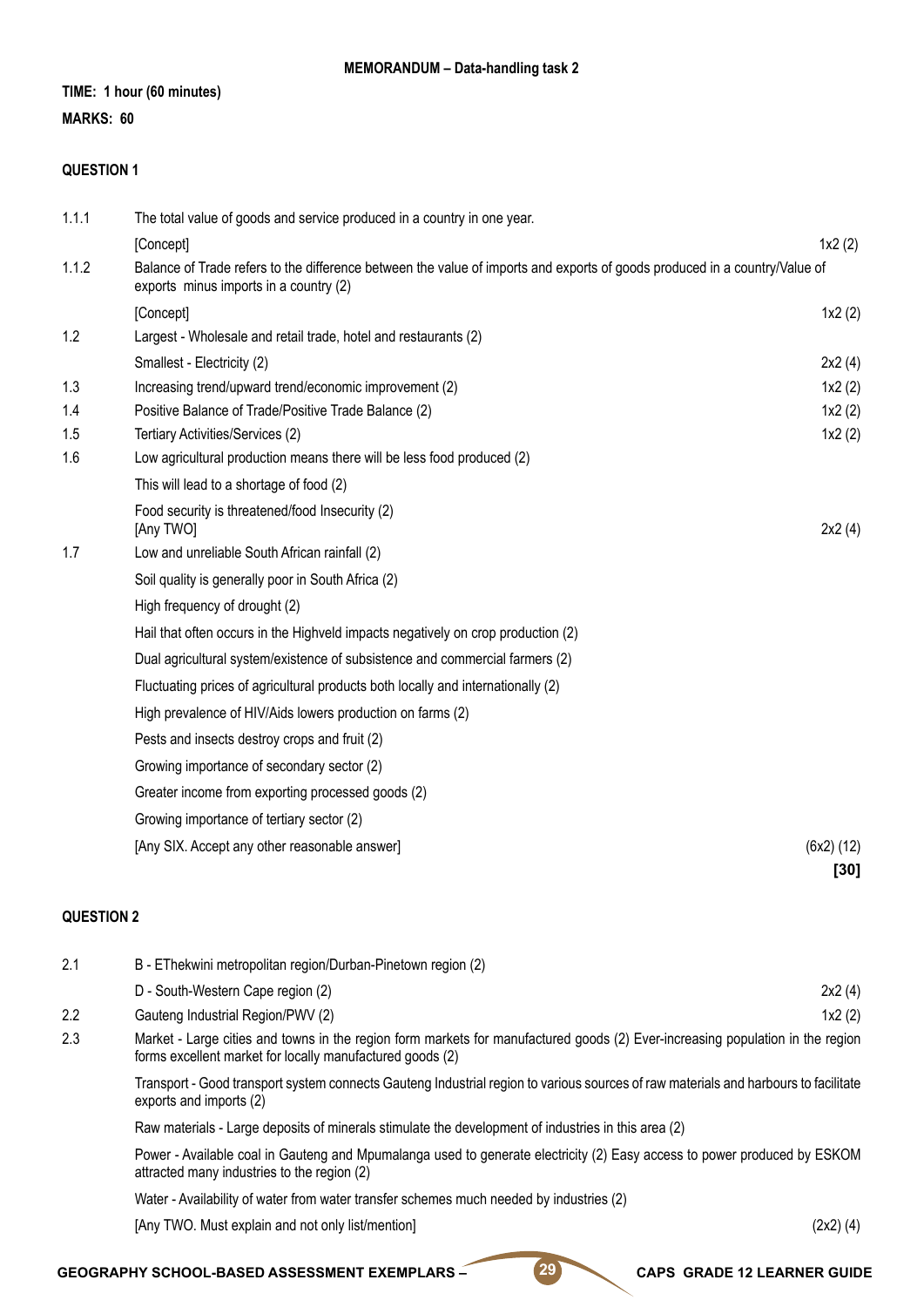#### **QUESTION 3**

| 3.1 | An area close to an airport or port intended to attract investment, increases exports and the competitiveness of South African<br>products (2) |                     |        |
|-----|------------------------------------------------------------------------------------------------------------------------------------------------|---------------------|--------|
|     | [Concept]                                                                                                                                      |                     | 1x2(2) |
| 3.2 | Eastern Cape (2)                                                                                                                               |                     | 1x2(2) |
| 3.3 | To stimulate economic growth in the region (2)                                                                                                 |                     |        |
|     | Provision of skills (2)                                                                                                                        |                     |        |
|     | Job creation (2)                                                                                                                               |                     |        |
|     | Alleviate poverty (2)                                                                                                                          |                     |        |
|     | Improve infrastructure (2)                                                                                                                     |                     |        |
|     | To encourage export of manufactured goods (2)                                                                                                  |                     |        |
|     | [Any TWO. Accept other reasonable answer]                                                                                                      |                     | 2x2(4) |
| 3.4 | Break-of-bulk point (2)                                                                                                                        |                     |        |
|     | Availability of harbour to export the equipment (2)                                                                                            |                     |        |
|     | Presence of cheap water transport (2)                                                                                                          |                     |        |
|     | Availability of skilled/unskilled labour (2)                                                                                                   |                     |        |
|     | Coega IDZ is on the eastern coast - closer to Asian market (2)                                                                                 |                     |        |
|     | [Any TWO. Accept other reasonable answer]                                                                                                      |                     | 2x2(4) |
| 3.5 | Develop world class infrastructure specially designed to attract investors (2)                                                                 |                     |        |
|     | Provide access to latest information technology for global communication (2)                                                                   |                     |        |
|     | Duty-free benefits on raw materials for imports (2)                                                                                            |                     |        |
|     | Subsidised electricity supply rates (2)                                                                                                        |                     |        |
|     | Tax rebates (2)                                                                                                                                |                     |        |
|     | Tax holidays (2)                                                                                                                               |                     |        |
|     | Reduced cost for water supplies (2)                                                                                                            |                     |        |
|     | Develop direct links to an international port and airport for exports (2)                                                                      |                     |        |
|     | Subsidise training for workers (2)                                                                                                             |                     |        |
|     | [Any FOUR. Accept other]                                                                                                                       |                     | 4x2(8) |
|     |                                                                                                                                                |                     | $[20]$ |
|     |                                                                                                                                                | <b>GRAND TOTAL:</b> | 60     |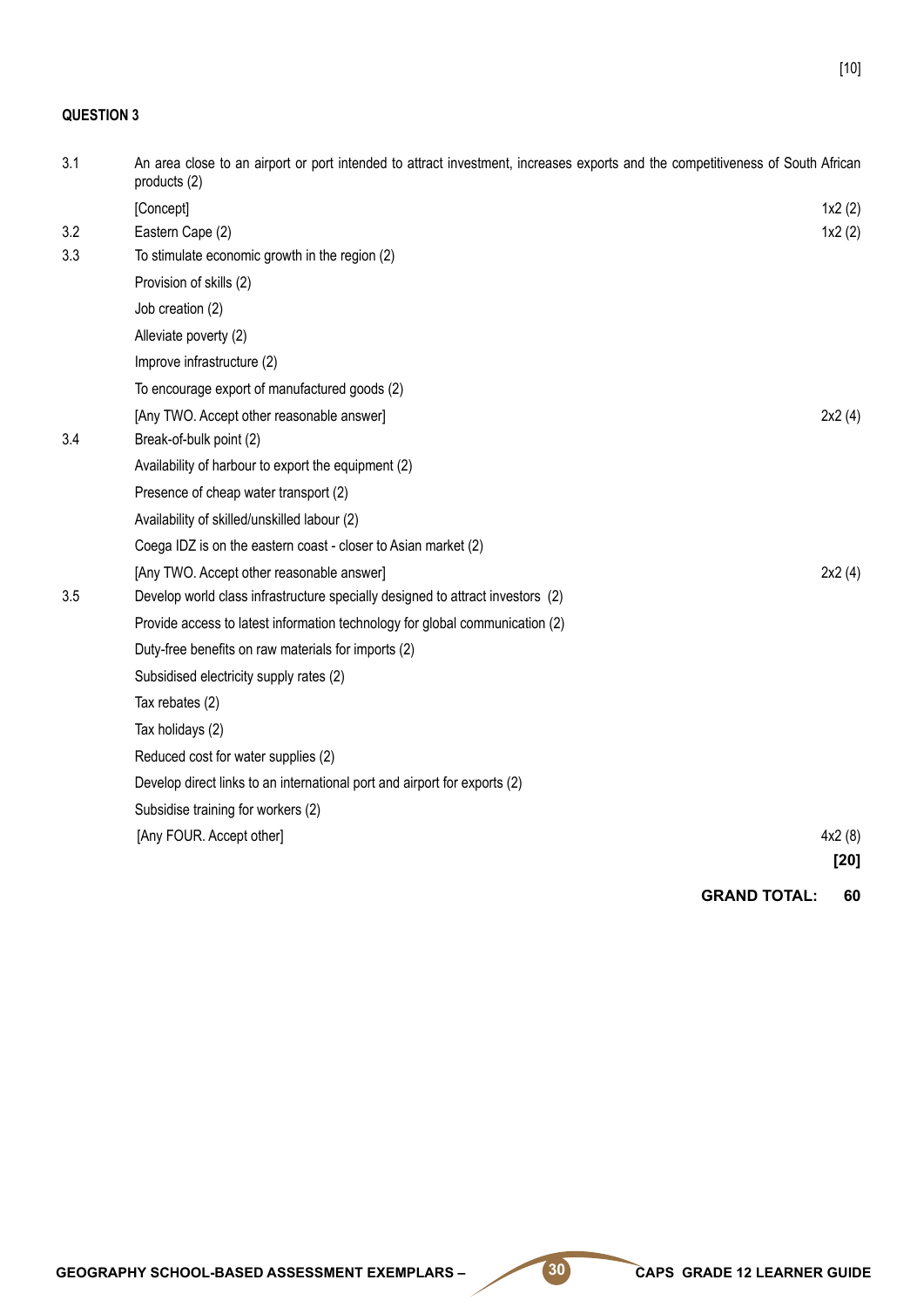# **7. CONCLUSION**

This document provides teachers with a framework within which to work and develop their own research and datahandling tasks.

A clear guideline has been developed on how to conduct research. This guideline can be applied to any topic within the CAPS in which learners wish to conduct research. The marking rubric that has been included also provides teachers and learners with a clear guide on the time that should be spent on the various phases of doing the research.

The high standard of these tasks will provide a platform for learners to develop skills such as research, interpretation of resources, integration of resources and graphs, all skills required for the final external Geography examination. These are also skills that can be put to use at a later stage in their lives.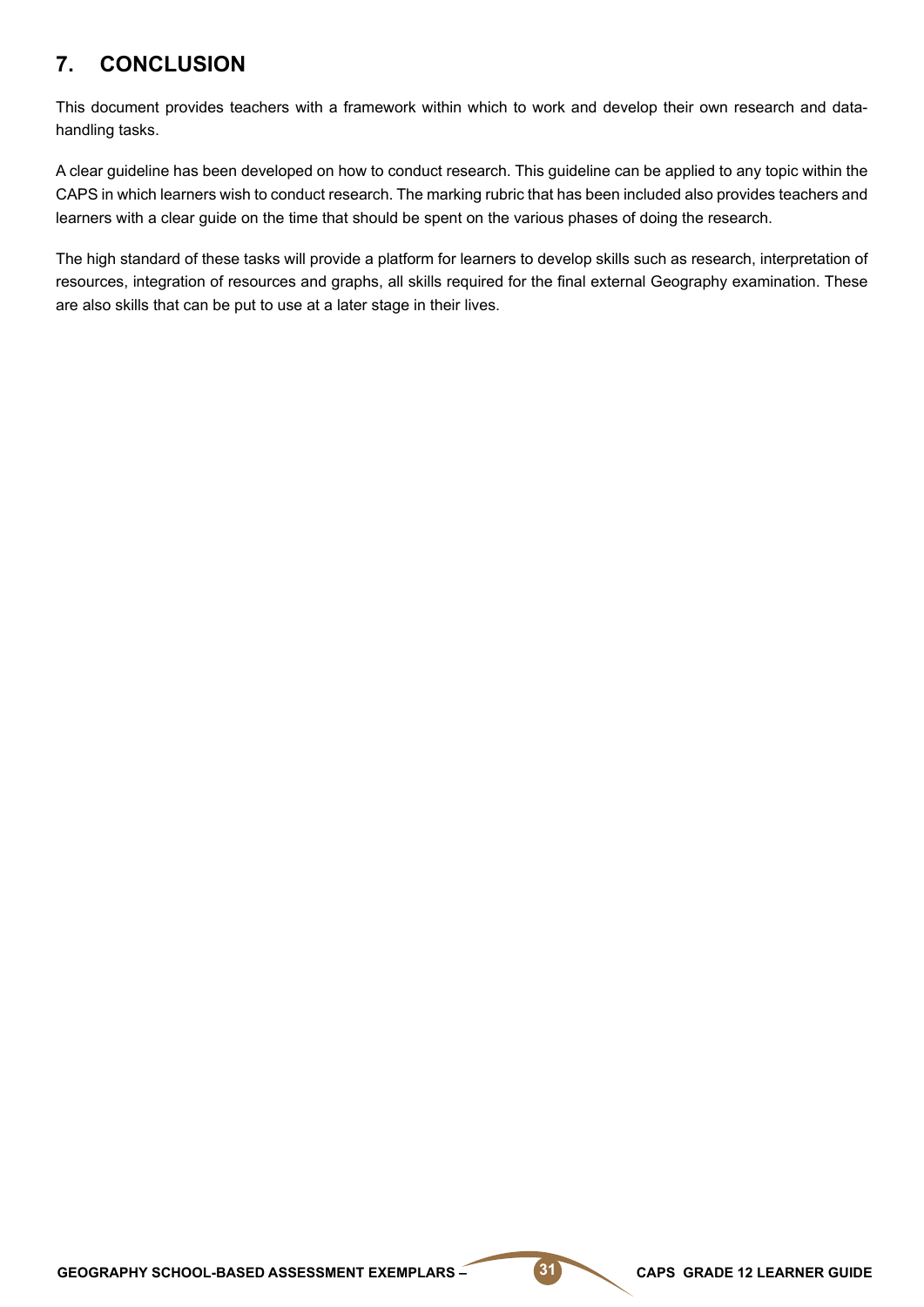| <b>Notes</b>                                  |
|-----------------------------------------------|
|                                               |
|                                               |
|                                               |
|                                               |
|                                               |
|                                               |
|                                               |
|                                               |
|                                               |
|                                               |
|                                               |
|                                               |
|                                               |
|                                               |
|                                               |
|                                               |
|                                               |
|                                               |
|                                               |
|                                               |
|                                               |
|                                               |
|                                               |
|                                               |
|                                               |
|                                               |
|                                               |
|                                               |
|                                               |
|                                               |
|                                               |
|                                               |
|                                               |
|                                               |
|                                               |
|                                               |
|                                               |
|                                               |
|                                               |
|                                               |
|                                               |
| $(32)$<br>CAPS GRADE 12 LEARNER GUIDE         |
| GEOGRAPHY SCHOOL-BASED ASSESSMENT EXEMPLARS - |